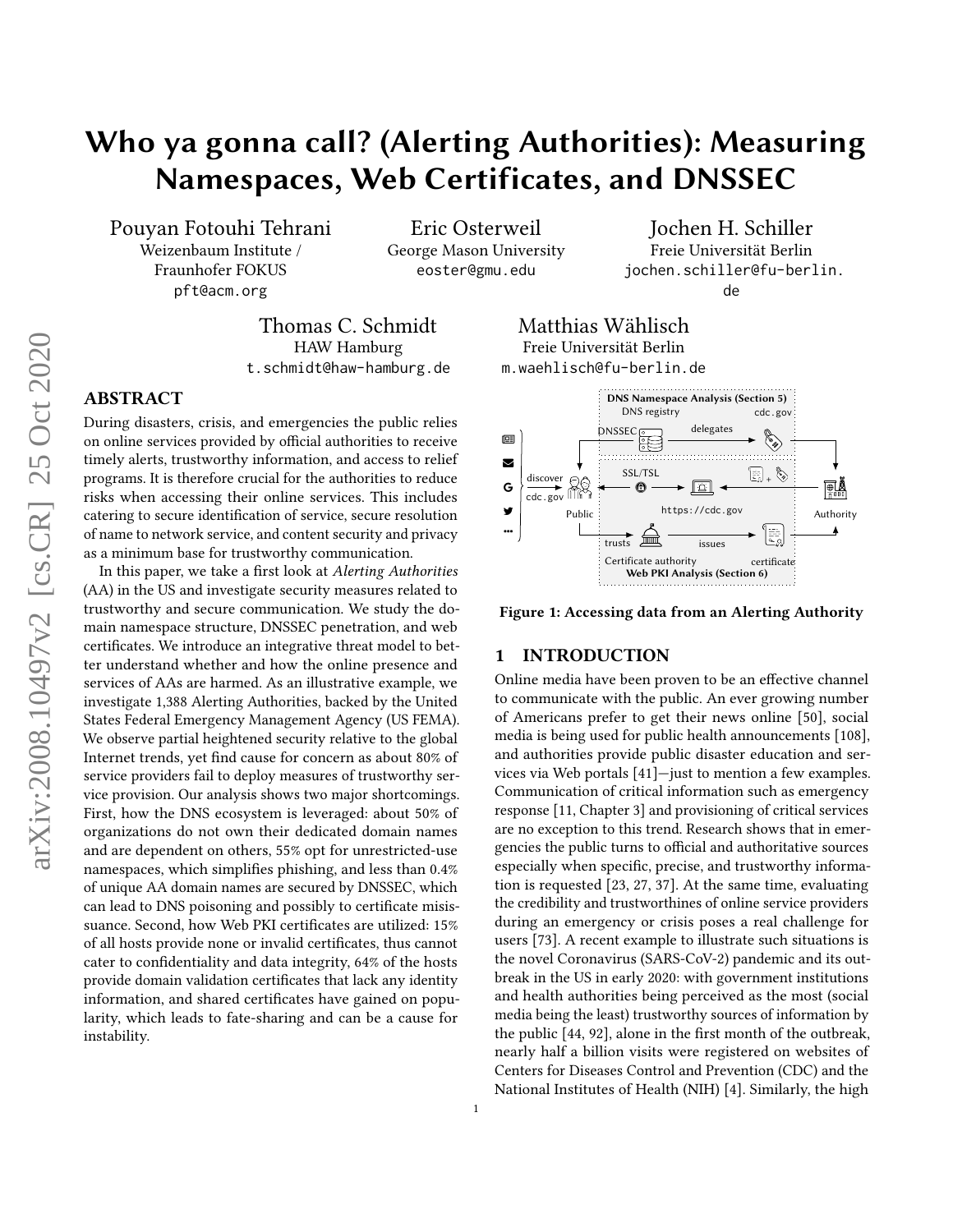amount of visits on state unemployment websites brought the operation of many of those sites to a halt [\[19\]](#page-14-5). The high demand for COVID-related online services took place in parallel with an explosion of misinformation campaigns and fraudulent services. Despite efforts from top tech companies [\[103\]](#page-16-2) the overwhelming infodemic [\[113\]](#page-17-0) continued to grow and prevail [\[18\]](#page-14-6). This over-abundance of information posed serious challenges both to politics and public health, and the growing number of individuals and business relying on unemployment insurance and governmental relief programs led to a boom in online fraud [\[104\]](#page-16-3) with many falling prey to such schemes.

In this paper, we address the research blind spot of trustworthy and secure Web-based emergency services. We systematically investigate the digital representation of emergency and disaster management organizations in the U.S. through the lens of the Domain Name System (DNS), its Security Extensions (DNSSEC) [\[8](#page-14-7)[–10\]](#page-14-8), and the Web PKI (see [Figure 1\)](#page-0-0). Based on our threat model, we aim to understand whether and how specific integration of these organizations in the domain namespace and their use of DNSSEC and X.509 certificates can mitigate threats against trustworthy communication. The point of departure for our study is the list of Alerting Authorities (AA) provided by FEMA [\[43\]](#page-15-4), which comprises all entities (the US governmental and nongovernmental organizations) on federal, state, territorial, tribal, and local levels authorized to dispatch alerts.

Our key finding shows that only 20%, i.e., 291 out of a total 1327 unique hosts, provide sufficient measures to ensure trustworthy identification. This decomposes as follow: (i) only half the investigated organizations are uniquely identifiable based on dedicated domain names while the rise of multitenancy structures and shared certificates throughout the past decade has complicated identifications in general and has also led to an expansion of attack surfaces [\[85\]](#page-16-4), (ii) the majority of organizations ( $\approx 64\%$ ) do not take advantage of restricted namespaces for better protection against name spoofing and nearly all investigated DNS zones are susceptible to DNS attacks due to lack of DNSSEC, and finally (iii) about 15% are exposed to content poisoning as a result of invalid or no certificates. In more detail, in this paper we contribute:

- (1) Threat model (Section [3\)](#page-2-0). We introduce a threat model that integrates different characteristics of DNS and Web PKI into groups of assurances profiles that qualifies various degrees of reachable security.
- (2) Method (Section [4\)](#page-4-0). Our method identifies common public Alerting Authorities in the US and corresponding websites. The modular and configurable pipeline

introduced here for data collection and analysis maintains a certain level of generality which makes it suitable to be extended to non-US regions in future work.

- (3) Analysis of namespace structure and protection (Sec-tion [5\)](#page-5-0). We map names of Alerting Authorities to fully qualified domain names (FQDN) and identify operational dependencies. Usage of restricted and protected namespaces as well as penetration of DNSSEC among AAs are investigated in this section. We also studied whether there are discrepancies between organizations from various fields of operation (e.g., governmental, military,  $\dots$ ).
- (4) Analysis of Web PKI (Section [6\)](#page-7-0) We analyze Web PKI certificates used to authenticate and identify Alerting Authorities. On the one hand the historical and actual usage of X.509 are studied, and on the other hand it is investigated how widespread these technologies are, which certificate authorities are leading the market among AAs, and how (automated) domain-validation certificates affect trustworthy communication.

While prior work has investigated the deployment of security protections broadly across different application domains, to the best of our knowledge, this is the first paper that investigates the security profile of offical critical (and critical-to-life) Alerting Authorities. After presenting background and our results, we discuss improving measures and conclude with an outlook.

# 2 BACKGROUND

Emergency management (EM) can be understood as an ongoing cycle of mitigating, preparing for, responding to, and recovering from incidents that threaten life, property, operations, or the environment [\[12,](#page-14-9) [16\]](#page-14-10). The core objectives of emergency management, ranging from coordination efforts to raising awareness and critical service provision, are carried out by governmental agencies, NGOs, volunteer groups, and international organizations. The structure and organization of these entities differ in each country and even on local and regional levels. In the U.S., the list of Alerting Authorities regularly published by FEMA [\[43\]](#page-15-4) provides a non-exhaustive overview of organizations which are (directly or indirectly) involved in the process of emergency management.

In each phase of EM cycle, communication (between and among authorities and the public) plays an integral role not just as a mere necessity but also in amounting to social resilience [\[72\]](#page-15-5). Beside using dedicated alerting systems, e.g., FEMA's Integrated Public Alert & Warning System [\[42\]](#page-15-6), social media, or similar channels for information dissemination, many of involved organizations have their own dedicated websites not only for informational purposes but also for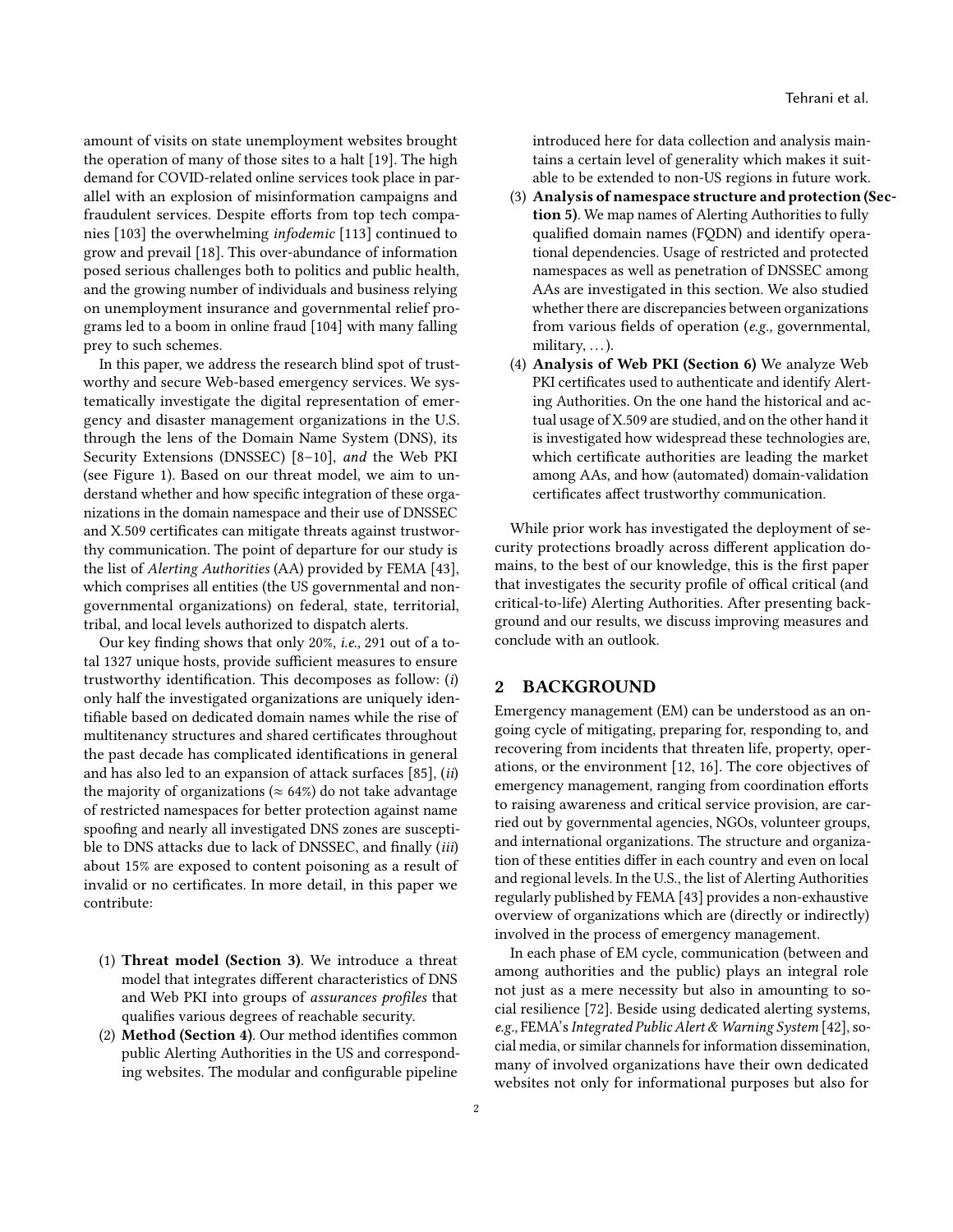services such as volunteer registry or disaster aid application (e.g., Homeland Security's disasterassistance.gov).

The main challenge for the public during emergency and crisis is navigating through online service providers and evaluating their credibility and trustworthiness [\[73\]](#page-15-2). In this paper we investigate the namespace structure, DNSSEC penetration, and deployment of Web PKI certificates among Alerting Authorities to maintain secure communication (as defined in the next section).

DNS(SEC). The global domain name system (DNS), a distributed key-value database with a hierarchical namespace and management scheme, is de facto the entry point to many (if not all) of Internet services. Respectively, for critical service providers, e.g., Alerting Authorities, it is indispensable to be represented within namespaces protected both in organizational and technical terms: TLDs with restricted naming and delegation policies protect domain name owners against name and trademark violations while assuring end users that the domain name owner has undergone some form of vetting; at the same time, DNSSEC [\[8\]](#page-14-7) compensates the vulnerable client/server paradigm of DNS [\[13\]](#page-14-11) and caters for authenticated delegation and protect DNS data against tampering.

Web PKI. To authenticate the content provider behind a domain name X.509 certificates [\[29\]](#page-14-12) are used. The semantics of a certificate depends on its certification process: if the real-world entity behind a certificate is vetted by a certification authority (CA) and is respectively awarded with an organization or extended validation certificate (OV/EV), the certificate can used for identification. Otherwise, if the validation is limited to the ownership of a domain name, i.e., domain validation (DV), the certificate is only good for authenticated confidentiality and integrity. By presenting an OV or EV certificate bound to a real-world entity, an online service provider gives its clients the chance to verify with whom they are communicating, an issue which is at the heart of emergency communication as discussed above.

The certification ecosystem has been subject to criticism as the encompassing authority of each CA (due to lack of subordination rule [\[62\]](#page-15-7)) poses a major threat to the global namespace if any of root CAs is compromised. Two noteworthy complementary technologies that can help against this threat are Certificate Transparency (CT) [\[69,](#page-15-8) [99\]](#page-16-5), which allows monitoring certification to detect any misissuance, and DANE [\[54\]](#page-15-9) which enables domain owners to put constraints on authorized certificates or CAs.

Transport Layer Security. The final step in trustworthy communication is securing data. SSL/TLS protocols enable two parties to negotiate communication parameters in terms of authentication (based on X.509 certificates), confidentiality through encryption, and integrity using message authentication codes (MAC). Specially critical data which is transmitted as part of emergency service provision, e.g., medical records or bank codes, pose a high risk to theft and needs to be protected with extra care.

# <span id="page-2-0"></span>3 A THREAT MODEL FOR WEB-BASED EMERGENCY COMMUNICATION

Emergency communication is dependent on heightened security requirements which are not always as relevant for other Internet services (e.g., video streaming, social media). Three steps constitute our definition of secure online communication: (i) securely authenticating the authoritative service ("identification" of the person, organization etc. behind the service name), *(ii)* securely verifying that users have not been misdirected and are transacting with the service name they have identified ("resolution" of name to network service), and (iii) ensuring that the content was not altered, leaks privacy etc. during the session ("transaction" security). To realize such a secure workflow the DNS and the Web PKI ecosystems alongside SSL/TLS protocols provide tools, which we discuss in this section.

An illustrative example. For illustration of the communication workflow and respective security pitfalls, we consider the simple case of inquiring about COVID-19 guidance as a resident of Jackson County in Missouri. Through a search engine, an online ad, a recommendation from friends, etc. the URL is quickly discovered: <https://jacohd.org>. When visiting the website, the presence of a green padlock in the address bar indicates  $only$  the confidentiality and integrity of data exchange, but does not indicate whether the website belongs to the supposed service (i.e., Health Department of Jackson County in Missouri instead of one of the other 22 Jackson Counties). The generic domain name could haven been registered and operated by anyone. An attacker could have published a forged website implementing the look and feel of the real health department. At no stage is the user given the chance to authenticate the identity (i.e., identification) of the service provider because the provided DV certificate does not include any identification information. In contrast, the health department of Jackson County in Michigan is reachable under <www.co.jackson.mi.us><sup>[1](#page-2-1)</sup>. Here, the domain name under a restricted TLD indicates that it belongs to Jackson County (co. jackson) in Michigan (mi.us), and the accompanying EV certificate serves as a definitive proof of identity.

Threaten identification. In a secure setting, it would be possible to identify and authenticate the communication partner before initiating the transaction. Yet, the point of

<span id="page-2-1"></span><sup>1</sup>The complete URL is [https://www.co.jackson.mi.us/276/](https://www.co.jackson.mi.us/276/Health-Department) [Health-Department](https://www.co.jackson.mi.us/276/Health-Department).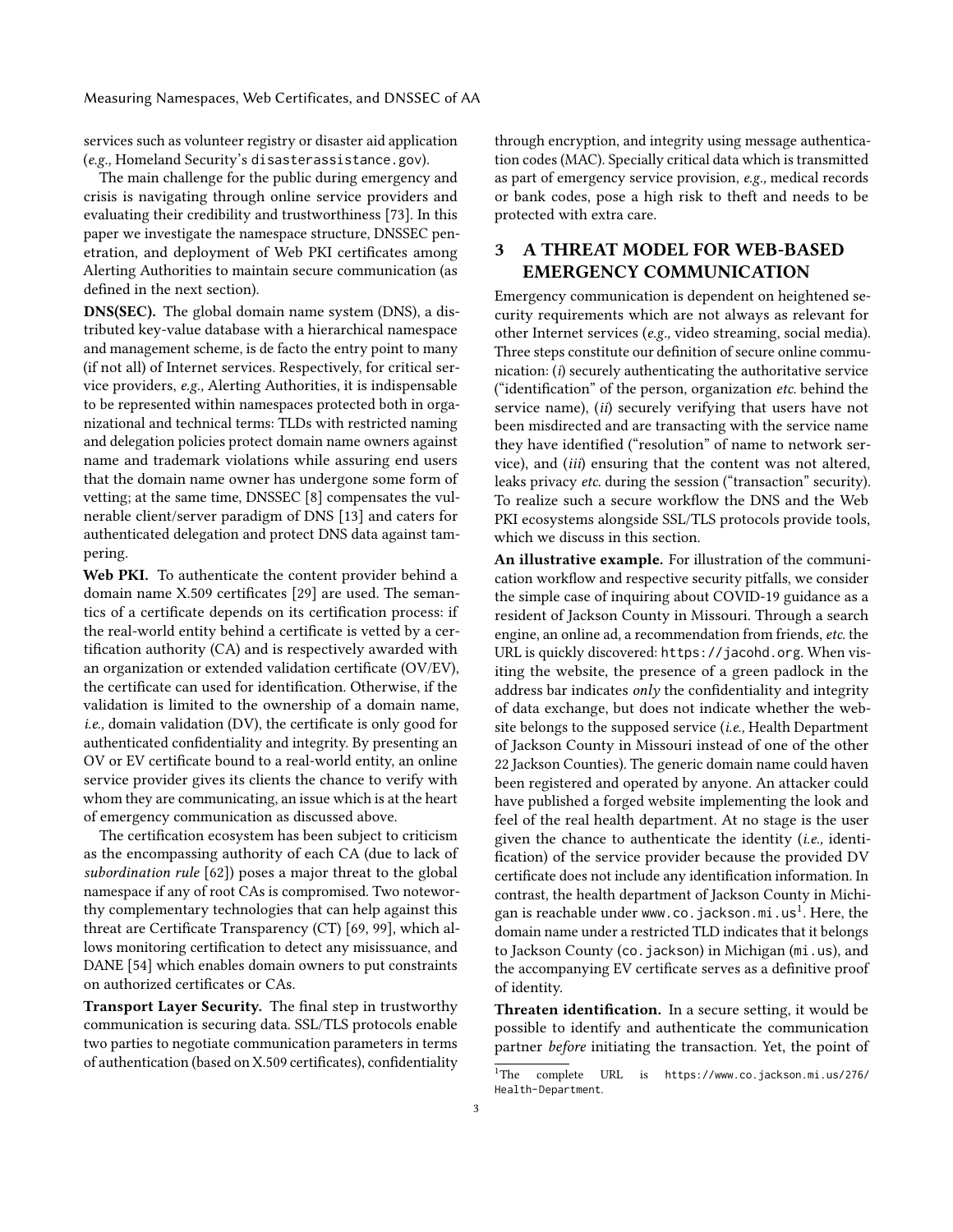<span id="page-3-0"></span>Table 1: Assurance profiles ( $\bullet$  : strong,  $\bullet$  : weak,  $\circ$  : inadequate) based on the interplay of DNS and X.509 certificate characteristics ( $\checkmark$ : deployed,  $\checkmark$ : not deployed) and security implications for users ( $\hat{\mathcal{L}}$ ): fulfilled,  $\hat{\mathbf{A}}$ : dependent protection,  $\nabla$ : inadequate) Note that domain validation is covered (-) by an OV or EV certification.

|    | <b>DNS</b><br>Web PKI |               |                          |       | Security Implications |            |             |                                                 |                      |
|----|-----------------------|---------------|--------------------------|-------|-----------------------|------------|-------------|-------------------------------------------------|----------------------|
|    | Restricted TLD        | <b>DNSSEC</b> | DV                       | OV/EV | Identification        | Resolution | Transaction | Weakness                                        | Assurance<br>Profile |
| 01 |                       |               |                          |       | Ű                     | Ľ)         | Ω           | N/A                                             |                      |
| 02 |                       |               |                          |       |                       |            | ረን          | Ambiguous identification                        |                      |
| 03 |                       |               | $\overline{\phantom{a}}$ |       |                       |            |             | Possible impersonation through name spoofing    |                      |
| 04 |                       |               |                          |       |                       |            |             | DNS hijacking                                   |                      |
| 05 |                       |               |                          |       | ≞                     |            | Ű           | Name spoofing, DNS hijacking                    |                      |
| 06 |                       |               |                          |       |                       |            |             | DNS hijacking and ambiguous identification      |                      |
| 07 |                       |               |                          |       |                       |            | Ľ)          | Impersonation and DNS hijacking                 |                      |
| 08 |                       |               |                          |       |                       |            | ď٦          | Impersonation                                   |                      |
| 09 |                       |               |                          |       |                       |            |             | Content poisoning                               |                      |
| 10 |                       |               |                          |       |                       |            |             | DNS hijacking, content poisoning                |                      |
| 11 |                       |               |                          |       |                       |            |             | Impersonation, content poisoning                |                      |
| 12 |                       |               |                          |       |                       |            |             | DNS hijacking, impersonation, content poisoning |                      |

departure for Web communication are domain names, which cannot be used for secure identification, while Web PKI certificates (as proofs of identity) are provided only after resolution succeeds and transaction is initiated (incremental identification). This implies that targeting authentic names and subsequent secure resolution are necessary (yet insufficient) conditions of identification through a certificate. Respectively, simple name spoofing, e.g., through typosquatting [\[63\]](#page-15-10), DNS cache poisoning [\[111\]](#page-17-1), or other DNS hijacking attacks, which can mislead users to malicious services, can act as a precursor for impersonation attacks, especially if subsequently only a DV certificate with no identity information is presented. A viable countermeasure is the use of restricted namespaces so at least the affiliation or identity of the service provider can be inferred directly from its respective name. Governmental organizations in the US, for example, educate visitors that domain names of federal government agencies most commonly end in .gov or .mil. Subsequently, an OV/EV certificate provides direct elements of proof of identity. When considering using approaches like this, exceptions may serve to help prove the rule: consider that the United States Post Office's (USPO's) official website is uspo.**com**, i.e., not under .gov. This, then, necessitates additional knowledge or verification before users of that government agency can be assured that they are transacting with the official authority online. Proper identification, thus, involves both selection of proper domain names, secure resolution, and identity information from OV/EV certificate.

Threaten resolution. The second attack surface pertains to name resolution. There are two methods to assert that a name has been resolved correctly: either by using DNSSEC or through the X.509 bindings in a certificate's common

name (CN) or subject alternative names (SAN). The latter approach, however, provides only an a posteriori assurance, i.e., after transaction initiation with a server, and only if the resolution has already succeeded correctly (incremental resolution verification). Furthermore, especially in case of DV certificates, if resolution is compromised, e.g., through DNS poisoning, and as a result attackers were granted a DV certificate (see Brandt et al. [\[17\]](#page-14-13)), there is no way to verify the integrity of the resolution process. The only effective solution in securing name resolution and deterring collateral damages such as DV certificate misissuances is deployment of DNSSEC.

Threaten transaction. In the final step, after name identification and resolution, it is imperative to secure the transaction using transport security protocols (TLS/SSL) in terms of authenticated confidentiality and integrity. It is worth noting that authentication (using X.509 certificates) is crucial, because encryption and integrity checks alone can also be performed by a malicious actor using monkey-in-the-middle attacks.

Assurance profiles. [Table 1](#page-3-0) provides the various combinations of DNS and Web PKI options and the security implications of their deployment for users; the assurance profiles summarizes their combinations.

To achieve strong assurance, a service provider should ensure a domain name that  $(i)$  indicates its affiliation,  $(ii)$ is securely delegated, and (iii) is bound with a real-world entity through an OV/EV certificate. A prominent example is <coronavirus.gov> which is registered under .gov TLD denoting it being a governmental domain name, supports DNSSEC (i.e., cannot be hijacked), and provides a valid OV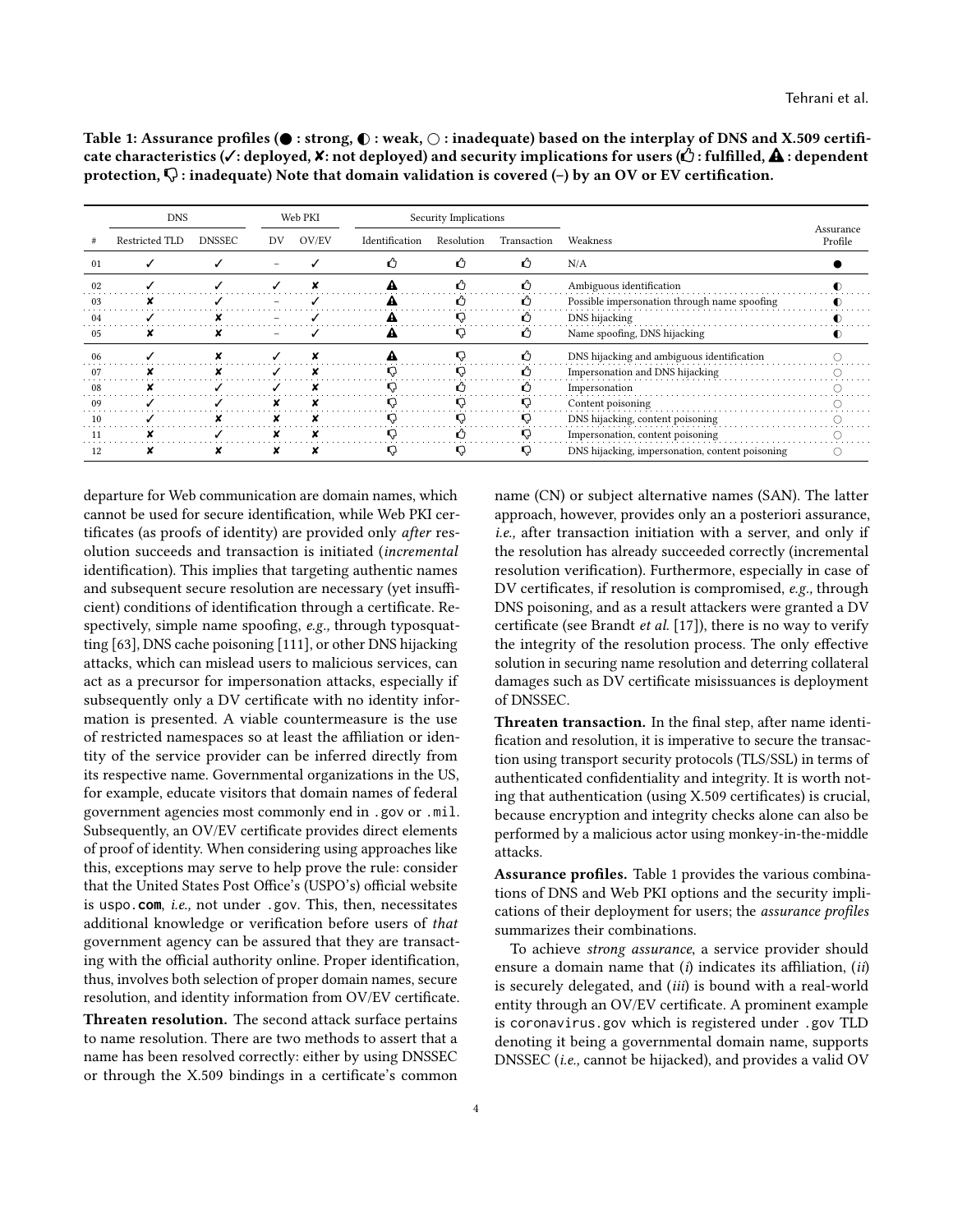#### Measuring Namespaces, Web Certificates, and DNSSEC of AA

<span id="page-4-3"></span>

Figure 2: Toolchain to gather and analyze data about Alerting Authorities in the US

certificate proving its ownership by the Executive Office of the President.

A service provider that only partially covers these aspects and fail to deploy DNSSEC or uses a name under a non-restricted namespace exhibits a weak assurance profile due to susceptibility to DNS hijacking or simple name spoofing. This is how a campaign in Germany was able to defraud up to 4000 applicants of the corona relief program of a federal state. The scammers spoofed the original domain name <soforthilfe-corona.nrw.de> by registering <nrw-corona-soforthilfe.de> without much burden because the .de TLD has delegation restrictions that can be circumvented easily. Although the authentic name (the former) was bound to a valid OV certificate, the spoofed name was awarded with a DV certificate which gave the impression of authenticity and caused users to fell prey to this phishing campaign. Similarly, the threat of DNS hijacking was highlighted during the pandemic as attackers managed to exploit a vulnerability in home routers and make use of insecure DNS to manipulate name resolution [\[3\]](#page-13-0); an attack which could easily be defended if both service providers and clients had adequate support for DNSSEC.

In contrast to the previous cases, inadequate assurance reflects the case when no certificate or only a DV certificate is provided regardless of domain name properties and presence of DNSSEC. Lack of a certificate at the very least defeats the purpose of authenticated encryption and integrity verification $^2$  $^2$ , while a mere DV certificate can at best only cater to confidentiality and integrity without providing any information about the identity of service provider. An example of inadequate assurance is the Corona Emergency Response Fund of CDC foundation under <give4cdcf.org> which have

<span id="page-4-1"></span><sup>2</sup>Considering that alternative SSL/TLS authentication methods,  $e.g.,$  preshared keys, are not scalable and suitable for studied cases here.

raised millions of dollar in fighting the pandemic. The us-age of . org generic TLD simplifies name spoofing<sup>[3](#page-4-2)</sup>, lack of DNSSEC make it a suitable target for hijacking, and finally the provided DV certificate (Amazon) practically doesn't provide any evidence of identity.

# <span id="page-4-0"></span>4 METHOD AND DATA CORPUS

The subject of study in this paper are the US organizations involved in EM. Due to lack of a central registry, we focus on the list of Alerting Authorities maintained by FEMA. Although this list might not include each and every entity involved in emergency management, it provides a decent, legitimate overview over this field comprising a wide spectrum of organizations ranging from local governments, law enforcement agencies, and military bases to NGOs and universities. Each entry represents an organization by a unique ID, a name, and a territory of operation (including unincorporated territories). Throughout this study, we use the AA list from September 11, 2019 comprising 1,388 entries (excluding a single duplicate entry).

Our method consists of three phases: (1) preparation phase in which AA organization names were mapped to their respective DNS domain names, (2) domain namespace analysis, and (3) Web PKI analysis. Our measurements were carried out from October 2019 up to March 2020 with each measurement being executed at least twice from various vantage points in Europe and the US to detect any possible vantage point dependent discrepancies, e.g., limited access due to geo-blocking. [Figure 2](#page-4-3) summarizes our methodology from

<span id="page-4-2"></span><sup>&</sup>lt;sup>3</sup>At the time of writing <give4cdcf.net> remains undelegated.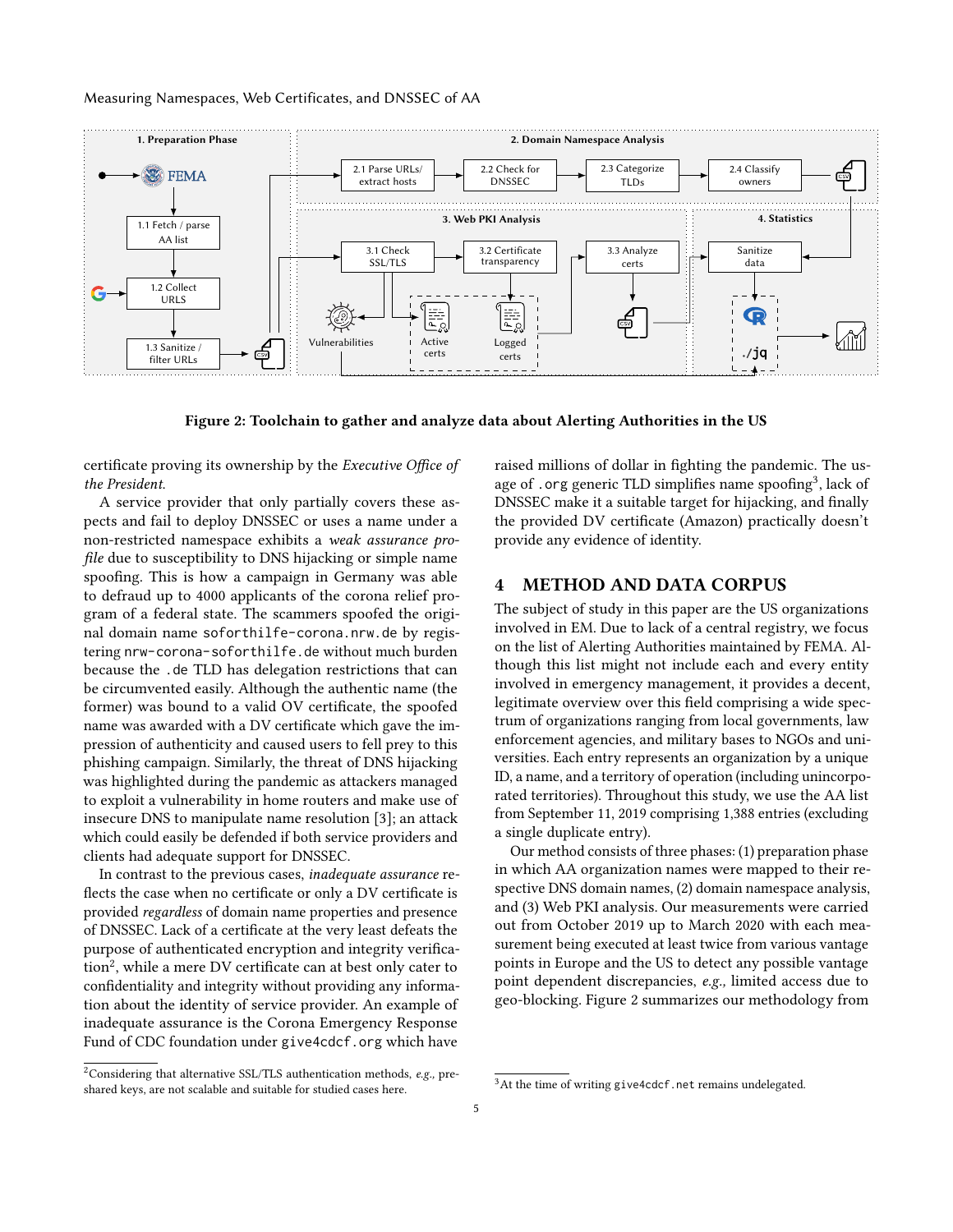preparation phase to data gathering and final analysis (see Sections [5](#page-5-0) and [6\)](#page-7-0).

(1) Preparation. In the preparation phase, we first retrieve and parse the AA list and then map each entity to one of the following fields of operation by matching the names against a list of predefined keywords (see [Appendix\)](#page-17-2):

- Public safety: Fire departments, emergency management agencies, etc.
- Governmental: Governing authorities such as towns, counties, and councils
- Law enforcement: Police departments, sheriffs, homeland security, etc.

Military: Army bases, forts, etc. Educational: Universities

It is worth noting that even though police and homeland security are also responsible for the broader task of public safety, we decided to assign them to law enforcement. We will use this classification scheme to better understand whether there are any domain-specific operational practices, such as choices of names or certificate providers.

(2) Domain Namespace Analysis. In the second phase, we assign the domain name used for web services for each organization. To identify the primary website of an Alerting Authority, we query and scrape the Google search engine. For each entry in the AA list, the combination of name and territory of operation (e.g., Fresno Police Department CA) was used as query string. Each query yielded between 4 and 12 results. Since the results are not necessarily ranked to have the official URL first, we excluded results based on a list of inapt domain names (e.g., social media sites and yellow pages). The topmost remaining URL was then selected for the respective organization. Finally, the list of collected URLs was manually checked to remove any mismatches and falsely associated URLs which were not detected automatically, e.g., same URL for homonymous counties in different states. A total of 23 entries were removed: 11 entries with mismatched names, 11 associated with the wrong territory of operation, and 1 with no matching URL at all; leaving a total of 1, 365 entries for further analysis. The remaining URLs (e.g., <https://www.fresno.gov/police>) were parsed to extract the FQDNs (e.g., www.fresno.gov) and path segments (e.g., /police). The results of our analysis on domains names is presented in Section [5.](#page-5-0)

(3) Web PKI Analysis. Finally, domain names were used to investigate the current and historic adaption of Web PKI certificates and SSL/TLS protocols by respective hosts. To study the current state, OpenSSL version 1.1.1d CLI was leveraged to fetch complete certificate chains, perform validation, and verify revocation status using stapled Online Certificate Status Protocol (OCSP) [\[1\]](#page-13-1), manual OCSP [\[98\]](#page-16-6), or Certificate Revocation Lists (CRL) [\[29\]](#page-14-12), depending on

availability. We also leveraged testssl.sh<sup>[4](#page-5-1)</sup>, a command line penetration testing tool, to gather information and perform tests on SSL/TLS enabled hosts. We collected data of 1,185 unique hosts comprising information about server configuration (e.g., supported SSL/TLS protocols and cipher suites) and susceptibility to known vulnerabilities.

For our historical analysis, we used CT logs [\[69,](#page-15-8) [99\]](#page-16-5). To do this we leveraged the publicly accessible database provided by Sectigo under [crt.sh](https://crt.sh/), which audits 79 log servers from 12 organizations (at the time of writing). For any given host name, the database was queried for certificates which have the host name or a wildcard covering the host name as their subject name or have it included in the list of subject alternative names (SAN). From a total of 28, 370 retrieved unique certificates, 10, 826 were pre-certificates and are omitted from further analysis. The remaining 17, 544 certificates were then limited to those issued in the past decade (2009- 2019), leaving a total number of 17, 477 certificates which are analyzed as described in Section [6.](#page-7-0)

# <span id="page-5-0"></span>5 DNS NAMESPACE ANALYSIS

By studying the domain names of Alerting Authorities, we aim to answer the following questions:

- (1) Does each AA have its own dedicated domain name?
- (2) How do AAs integrate in the global DNS namespace?
- (3) Do AAs secure their names using DNSSEC?

The first question is concerned with how Alerting Authorities maintain their online presence, and avoid unnecessary dependencies. Lack of a dedicated name, for example, leads to dependence on someone else for authentication and data security as X.509 certificates are bound to domain names. The second question aims to investigate whether AAs prefer specific TLDs to take advantages of recognizability (e.g., governmental organization under .gov) and security (restricted vs. non-restricted TLDs). Finally, the last question regards measures taken in securing names against threats such as spoofing or DNS hijacking which can also lead to impersonation and phishing. [Table 2](#page-6-0) summarizes our findings.

# 5.1 Dedicated Domain Names

We consider an AA to have a dedicated DNS name either if it has its own effective second-level domains (SLD), or has been assigned a sub-domain under the namespace of its parenting organization or any generic service provider, which is not shared. For example, the Tehama County Sheriff ([tehamaso.](https://tehamaso.org/) [org](https://tehamaso.org/)) has its own dedicated name whereas Apache County Sheriffs Office (<www.co.apache.az.us/sheriff/>) does not.

To measure dedicated domain names we divided the set of AA URLs into two groups depending on whether the URL

<span id="page-5-1"></span><sup>4</sup><https://testssl.sh/>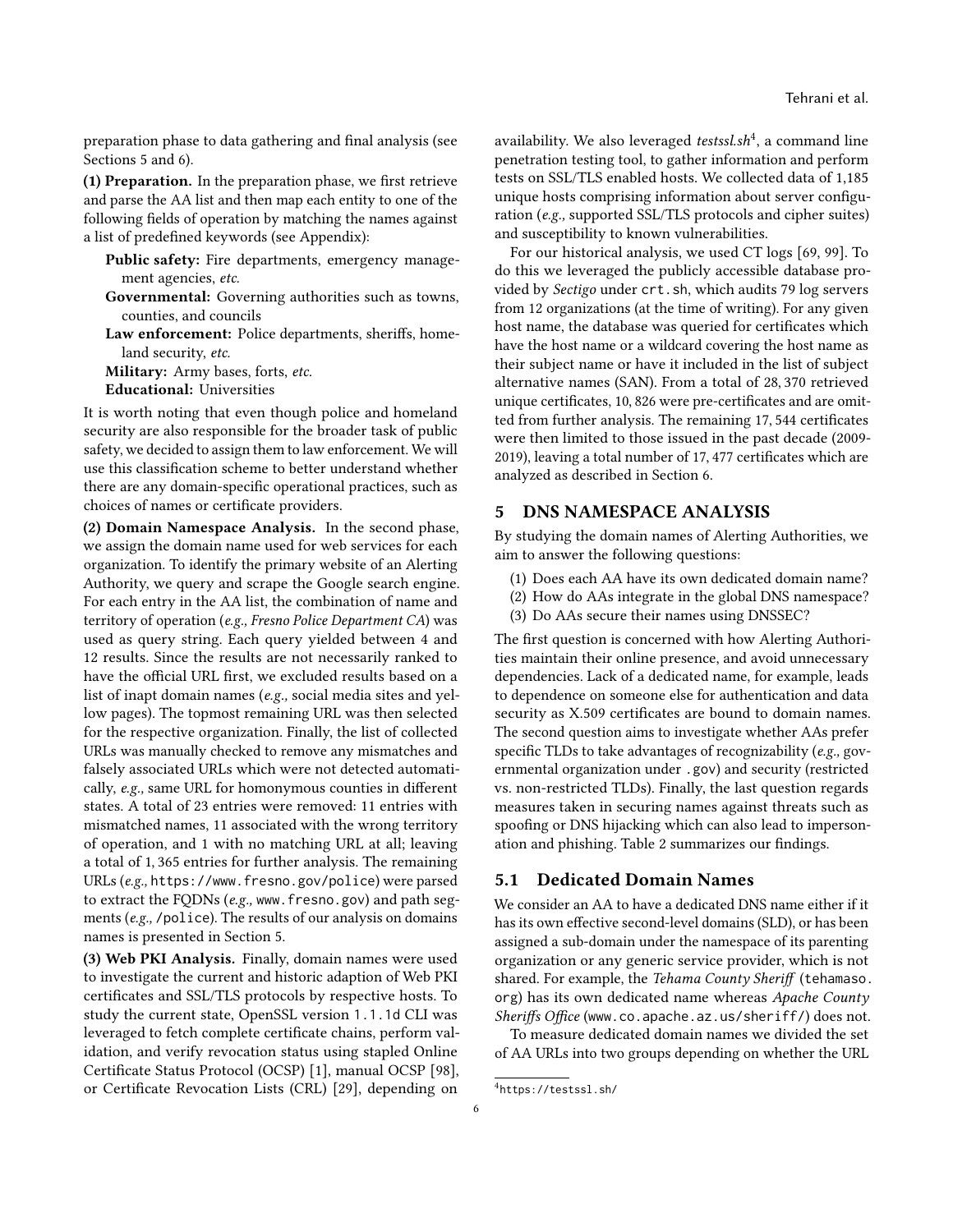<span id="page-6-0"></span>

|       | TLD                |                | Registration  |                          | Registry                           | Statistics          |          |       |                |
|-------|--------------------|----------------|---------------|--------------------------|------------------------------------|---------------------|----------|-------|----------------|
| Type  | Label              | <b>DNSSEC</b>  | Restricted    | Fee/year                 | Name                               | Country             | Share    | Count | <b>DNSSEC</b>  |
|       | .com               |                | x             | $< 15$ \$                | Verisign                           | <b>US</b>           | 19.44 %  | 258   | 2              |
|       | .org               |                | x             | $< 15$ \$                | Public Internet Registry           | <b>US</b>           | 26.15 %  | 347   |                |
| gTLD  | .net               |                | x             | $< 15$ \$                | Verisign                           | <b>US</b>           | 4.37 %   | 58    | $^{0}$         |
|       | .info              |                | x             | $< 15$ \$                | Afilias                            | US                  | $0.15\%$ | 2     | $\mathbf{0}$   |
|       |                    |                |               |                          |                                    |                     | 50 %     | 665   | 7              |
|       | .C <sub>C</sub>    |                | x             | $< 15$ \$                | eNIC <sup>1</sup>                  | <b>US</b>           | 0.07%    |       | $\Omega$       |
| ccTLD | . co               |                |               | $~120$ \$                | .CO Internet S.A.S <sup>2</sup>    | <b>US</b>           | 0.07%    |       | $\mathbf{0}$   |
|       | .us                |                | $\mathcal{L}$ | $< 15$ \$                | Neustar                            | <b>US</b>           | 4.89 %   | 65    | $\mathbf{0}$   |
|       |                    |                |               |                          |                                    |                     | 5.04 %   | 67    | $\mathbf{0}$   |
| ccSLD | . <code>.us</code> | $(\checkmark)$ |               | $\overline{\phantom{0}}$ | Neustar                            | US                  | 17.71 %  | 235   | $\overline{c}$ |
|       | . edu              |                |               | 77\$                     | Educase <sup>3</sup>               | <b>US</b>           | $0.45\%$ | 6     | $\Omega$       |
| sTLD  | .gov               |                |               | $400 \text{ }$ \$        | General Services Administration    | <b>US</b>           | 25.92 %  | 344   | 30             |
|       | mil                |                |               |                          | Defense Information Systems Agency | US                  | 0.75%    | 10    | 10             |
|       |                    |                |               |                          |                                    |                     | 27.12 %  | 360   | 40             |
|       |                    |                |               |                          |                                    | Unique domain names |          | 1327  |                |

Table 2: Top-level domains in use by Alerting Authorities

<sup>1</sup> subsidiary of Verisign, <sup>2</sup> subsidiary of Neustar, <sup>3</sup> operated by Verisign

path segment is empty (674 entries) or not (691 entries); the group with empty path segments was then regarded as having dedicated names. To prevent false positives of non-dedicated names, we manually examined all these websites and verified that the landing page does not relate to the Alerting Authority. We found only 25 false positives (e.g., <http://www.franklincountyema.org/db/> with /db path being the start page), which leads to overall  $\approx$  51% AAs with dedicated names while the rest represents common names of parent organizations or other service providers. We also observed three emergency management agencies with dedicated names which are redirected (using HTTP 301/302 response codes) to web pages under county or state websites. Out of the total 1,365 collected URLs 1,327 unique domain names exist, showing that in some cases multiple entities are subsumed under the same domain, e.g., different agencies all under the domain name of a single state.

The data also shows that all educational entities (total of 4) and over 90% of governmental entities (467 out of 503) such as state and local governments own dedicated names in contrast to only  $\approx 25\%$  of public safety entities (164 out of 669), and less than half of military organizations (8 out of 19) which nearly all are represented under [home.army.mil](https://home.army.mil).

## 5.2 Namespace Structure

We start with various TLDs and country code second-level domains (ccSLDs) in use by Alerting Authorities, which we group as follows:

gTLD [\[59\]](#page-15-11): generic top-level domain, e.g., .org ccTLD [\[58\]](#page-15-12): country code top-level domain, e.g., .us ccSLD  $[60]$ : country code 2<sup>nd</sup>-level domain, e.g., .ny.us sTLD [\[61\]](#page-15-14): sponsored top-level domain, e.g., .mil

<span id="page-6-1"></span>

Figure 3: Excerpt of **.us** namespace structure [\[28,](#page-14-14) [79\]](#page-16-7)

Each TLD group features different properties. In general, there are little to no delegation limits and naming conventions for names under gTLDs or ccTLDs except for the .us namespace. Under .us ccTLD more than 3,000 names are reserved and unavailable for public registration [\[78\]](#page-16-8) and the namespace has a rigorous structure with domain names at second, third, or fourth levels. This structuring reflects the "political geography" [\[28\]](#page-14-14) and defines a number of reserved names for designated organizations or purposes, e.g., county or city, and territory of operation (see [Figure 3\)](#page-6-1). Finally, sponsored TLDs (.edu, .gov, and .mil) impose stricter eligibility requirements and thus have an advantage over gTLD names so that it can be made sure that only eligible registrants are granted the ownership of respective domain names [\[30,](#page-14-15) [90\]](#page-16-9), given that such policies are adequately enforced by respective registries.

As summarized in [Table 2,](#page-6-0) whereas half of domain names are registered under generic TLDs, the remaining majority ( $\approx$  45%) makes use of sponsored TLDs and names within the .us state-code namespace, and the rest 5 percent opts for country code top-level domains. It is noteworthy that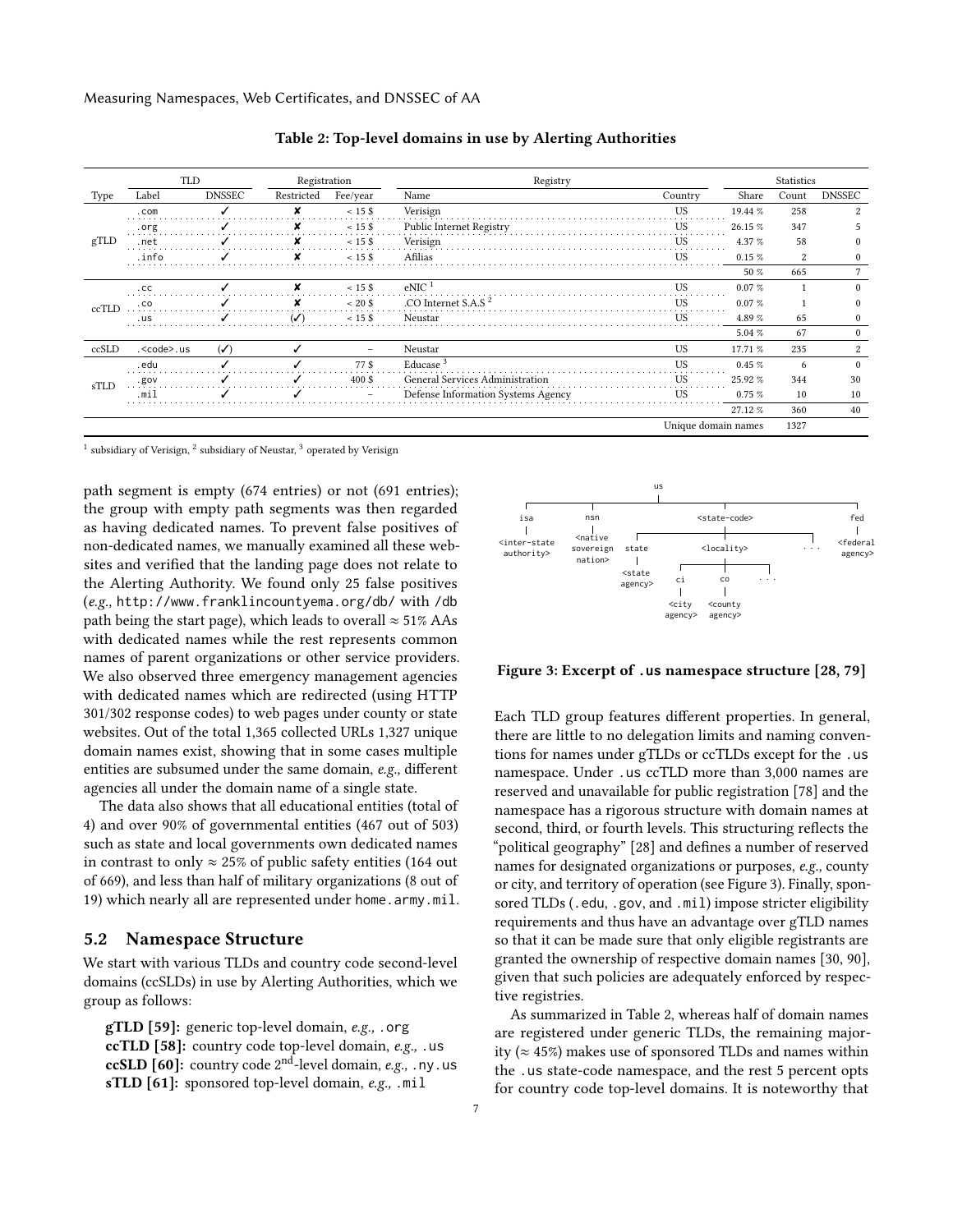<span id="page-7-1"></span>

Figure 4: Distribution of TLD types per operation territory

the .us locality namespace exhibits a relatively low penetration among AAs. For example, the usage of canonical forms [**ci**,**co**].<locality>.<state-code>.us for cities or counties: we observe that for every 5 cities which have the term city in their domain names there exists only 1 city which uses the foreseen naming pattern, and for every 4 counties choosing to have the term county in its domain name, there is only one county opting for the canonical form.

Finally, we examined if the specific choice of top-level domains for an organization correlates with the organization's field of operation. [Figure 4](#page-7-1) depicts how widespread various TLD types are in use in different fields of operation. It is noteworthy that educational and military organizations make exclusive use of restricted TLDs (. edu and . mil respectively), whereas gTLDs remain the more popular choice among the others. This figure also confirms the previous observations that the majority of remaining organizations, regardless of field of operation, opt for generic TLDs instead of taking advantage of special namespaces within the well-organized structured of .us namespace.

#### <span id="page-7-4"></span>5.3 DNSSEC Deployment

We used drill to chase DNS signatures and verify if a domain has properly activated DNSSEC. All TLDs in use by AAs (see [Table 2\)](#page-6-0) support DNSSEC except a number of . us ccSLD domains: out of 50 total state ccSLDs under .us namespace, 32 have been used by AA organizations with

<span id="page-7-2"></span>

Figure 5: Support for DNSSEC among **.us** ccSLDs in use

only 18 supporting DNSSEC. [Figure 5](#page-7-2) depicts the state cc-SLDs, which support DNSSEC (blue), which do not support (red), and those which are not used by any of organizations in our data set (white).

Although  $\approx$  57% of TLDs in use support DNSSEC, less than 0.4% of AA domain names have DNSSEC enabled. Compared with the longitudinal DNSSEC study of Chung et al. [\[25\]](#page-14-16), measuring 0.6% for .com and 1.0% for .org domains, we observe a slightly lower DNSSEC penetration. However, to our surprise even among .gov second-level domains which are mandated to implement DNSSEC [\[84\]](#page-16-10) less than 10% (30) have support for DNSSEC which is considerably less than the  $\approx$  90% DNSSEC penetration among select governmental organizations (sample set of ca. 1200 second-level .gov domains) as measured by NIST [\[81\]](#page-16-11).

## <span id="page-7-0"></span>6 WEB PKI ANALYSIS

The ecosystem of Web PKI evolves around X.509 certificates and SSL/TLS protocols. We investigate the deployment of both techniques in the context of Alerting Authorities to answer the following questions:

- (1) To which extent do AAs adapt web PKI?
- (2) Do hosts use up-to-date SSL/TLS protocols and secure configurations?
- (3) How is the landscape of X.509 shaped among AAs?

## <span id="page-7-3"></span>6.1 Current Deployment of Certificates

To have a better understanding of the current deployment of web certificates, we gathered a snapshot of SSL/TLS deployment on public servers of Alerting Authorities.

Out of the total 1327 unique names, 1187 hosts ( $\approx 89\%$ ) support SSL/TLS with 1130 hosts ( $\approx$  95%) delivering valid X.509 certificates. Within the remaining 57 hosts, 17 use expired certificates, 9 use self-signed certificates, and 1 has self-signed certificates in its certificate chain. The validity of certificates provided by the remaining 30 hosts could not be verified due to some kind of misconfiguration, e.g., use of invalid certificates or certificates with missing issuer information. Recall that we use OpenSSL trusted root certificates for validation. Compared with other Web PKI studies we see in our focused sample of AA organizations relatively less invalid certificates compared to global average of 65% as observed by Chung et al. [\[24\]](#page-14-17) over the IPv4 space in 2016, or ≈ 13% as measured by Durumeric et al. [\[35\]](#page-14-18) for Alexa 1M top domain list in 2013.

[Table 3](#page-8-0) combines our findings from this Section and Section [5](#page-5-0) to reveal different combinations of DNS and X.509 certificate characteristics, linked to different levels of assurance according to [Table 1.](#page-3-0) In [Table 4,](#page-8-1) we group our results by organization types. Due to low penetration of DNSSEC,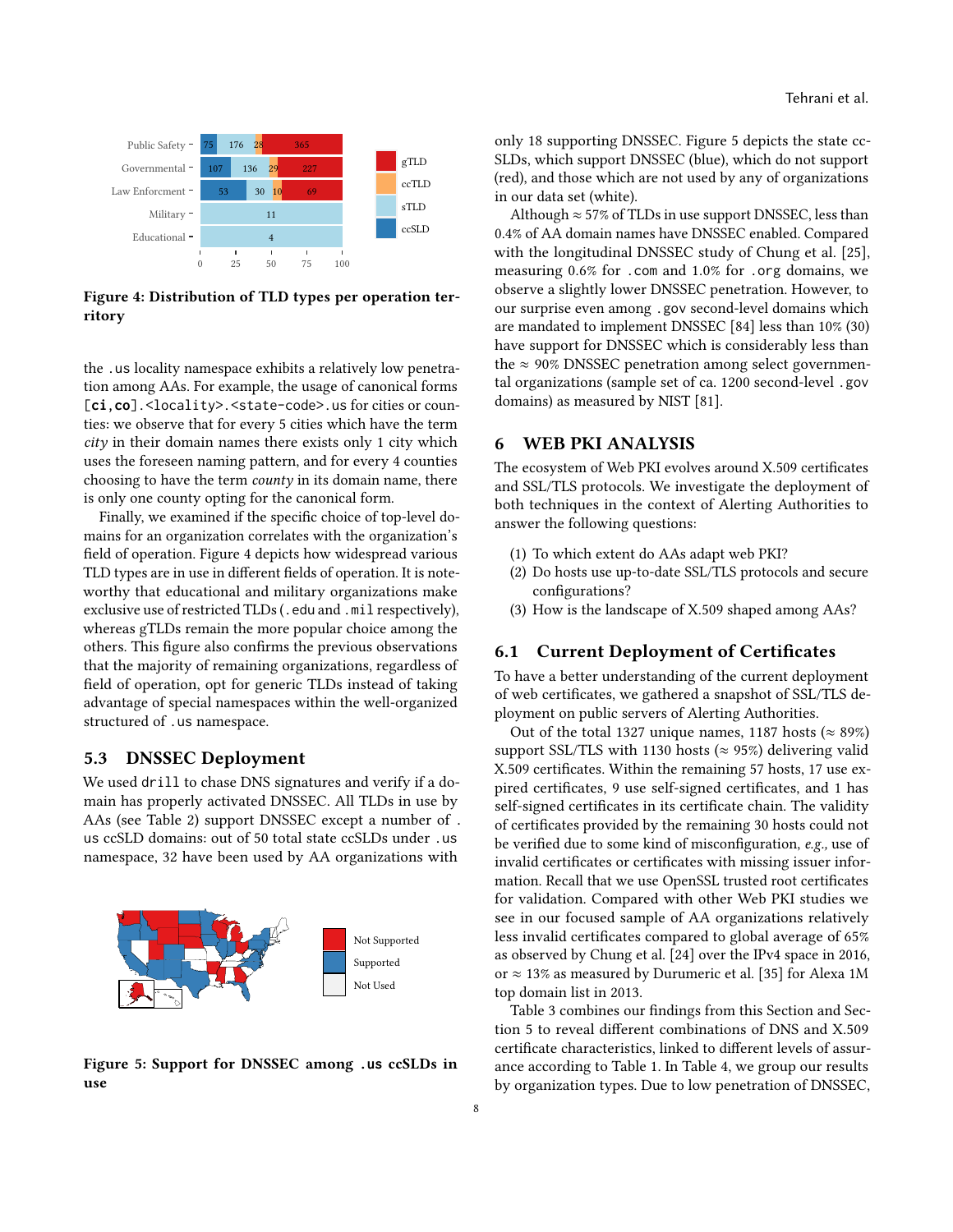Measuring Namespaces, Web Certificates, and DNSSEC of AA

| <b>DNS</b>                                            |   |    | Certificate |                                |                        |
|-------------------------------------------------------|---|----|-------------|--------------------------------|------------------------|
| Supports<br>Restricted<br>delegation<br><b>DNSSEC</b> |   | DV | O/EV        | Assurance profile <sup>1</sup> | # Names                |
| ✓                                                     | ✓ |    |             |                                | $29 (= 1\%)$           |
|                                                       |   |    | ×           |                                | 11                     |
| x                                                     |   |    |             | D                              | 2                      |
|                                                       | ¥ |    |             |                                | 132                    |
|                                                       | × |    |             |                                | 117                    |
|                                                       |   |    |             | Total:                         | 262 ( $\approx 20\%$ ) |
|                                                       | × |    | ×           |                                | 354                    |
| ×                                                     | × |    | ×           |                                | 482                    |
| ×                                                     |   |    | ×           |                                | 3                      |
|                                                       |   | ×  | ×           |                                | $\overline{c}$         |
|                                                       | x | ×  | x           |                                | 67                     |
| x                                                     |   | ×  | x           |                                | $\overline{c}$         |
| x                                                     | x | x  | x           |                                | 126                    |
|                                                       |   |    |             | Total:                         | 1036 ( $\approx$ 79%)  |
|                                                       |   |    |             | Grand Total:                   | 1327                   |

<span id="page-8-0"></span>Table 3: DNS and Web PKI alongside assurance profiles

 $1 \bullet$  strong,  $\bullet$  weak,  $\circ$  inadequate (see [Table 1\)](#page-3-0)

<span id="page-8-1"></span>Table 4: Validation types and assurance profiles per sector

|                                                          |     | Certificate |     |            |  |    | Assurance profile <sup>1</sup> |      |
|----------------------------------------------------------|-----|-------------|-----|------------|--|----|--------------------------------|------|
| Type                                                     | N/A | DV          | OV  | EV         |  |    |                                |      |
| Public Safety                                            | 102 | 415         | 119 | 8          |  | 10 | 120                            | 514  |
| Governmental                                             | 73  | 318         | 102 | 6          |  |    | 104                            | 388  |
| Law Enforcement                                          | 21  | 110         | 31  | $\Omega$   |  |    | 28                             | 129  |
| Military                                                 |     |             | 5   |            |  |    |                                |      |
| Educational                                              |     | $^{\circ}$  | 4   | $^{\circ}$ |  |    |                                |      |
| Other                                                    |     | 3           | 3   |            |  |    |                                |      |
| Total                                                    | 197 | 850         | 264 | 16         |  | 29 | 262                            | 1036 |
| strong $\bigcap$ weak $\bigcap$ inadequate (see Table 1) |     |             |     |            |  |    |                                |      |

 $^1$   $\bullet$  strong,  $\mathbb O$  weak,  $\bigcirc$  inadequate (see [Table 1\)](#page-3-0)

popularity of open TLDs, and pervasiveness of DV certificates among AAs (§ [5\)](#page-5-0), only 20% of AA are considered to be equipped against common threats to trustworthy communication.

## 6.2 SSL/TLS Implementations

From our sample set of 1187 SSL/TLS hosts, we had to remove 3 hosts; one due to redirection to an already examined host, one due to sever misconfiguration making further analysis futile, and one due to domain drop catching during our analysis. It should be noted that SSL/TLS analysis given here has been carried out regardless of the validity of provided X.509 certificate.

6.2.1 Supported Protocol Versions. Security flaws, outdated algorithms, or broken cryptography are among the reasons for introducing newer TLS protocols while deprecating the older ones. SSLv2 and SSLv3 [\[49\]](#page-15-15) are inherently considered insecure (see RFC 6176 [\[107\]](#page-16-12) and POODLE attack [\[77\]](#page-16-13)), in

<span id="page-8-2"></span>

Figure 6: SSL/TLS support among AAs compared to global SSL/TLS deployment

contrast to TLS protocols [\[32–](#page-14-19)[34,](#page-14-20) [93\]](#page-16-14), which are considered vulnerable if implemented or configured improperly. Consequently, SSL versions 2 and 3 are deprecated [\[15,](#page-14-21) [107\]](#page-16-12), and TLS versions 1.0 and 1.1 are planned to be deprecated in the future [\[76\]](#page-16-15).

Our analysis shows that even though no host offers only SSL, there are still 14 hosts that only offer either SSLv3 or TLS 1; 4 hosts that offer only TLS 1; and the rest offering at least TLS 1.2. [Figure 6](#page-8-2) depicts the relative share of various SSL/TLS protocols among Alerting Authorities websites in comparison to the deployment of SSL/TLS on the global scale [\[68\]](#page-15-16).

6.2.2 Cipher Suites in Use. The parameters of an SSL/TLS session are agreed upon in terms of a cipher suite [\[49\]](#page-15-15) (formerly known as cipher-kind [\[36\]](#page-14-22)). In general, a cipher suite defines (i) authentication method,  $(ii)$  key exchange algorithm, (iii) encryption algorithm, and (iv) message authentication algorithm. To cover a wider variety of clients, servers in general support a multitude of cipher suites with different levels of security which we discuss next. Note that SSL cipher kinds are not part of our analysis.

Authentication. Whenever authentication is required, it is crucial for hosts to avoid ciphers with anonymous authentication as this defeats the purpose of source identification and opens the doors for monkey-in-the-middle attacks. In our analysis, only 2 hosts ( $\approx 0.1\%$ ) provide ciphers with anonymous authentication, whereas the majority of 1150 ( $\approx$  97%) hosts cater for ciphers with RSA authentication, 68 ( $\approx$  5%) ECDSA, and 249 ( $\approx$  21%) the newest TLS 1.3 suites which allow for ad hoc selection of RSA, ECDSA or pre-shared keys for authentication.

Key Exchange. For key exchange, i.e., establishing a shared symmetric key for further efficient encryption, two factors should be noted: (i) weak keys during exchange should be avoided, and (ii) perfect forward secrecy (PFS) should be provided. Here, we follow the NIST recommendation [\[14\]](#page-14-23) of at least 112 bit security strength for key exchange algorithms and key sizes, while considering everything below as weak,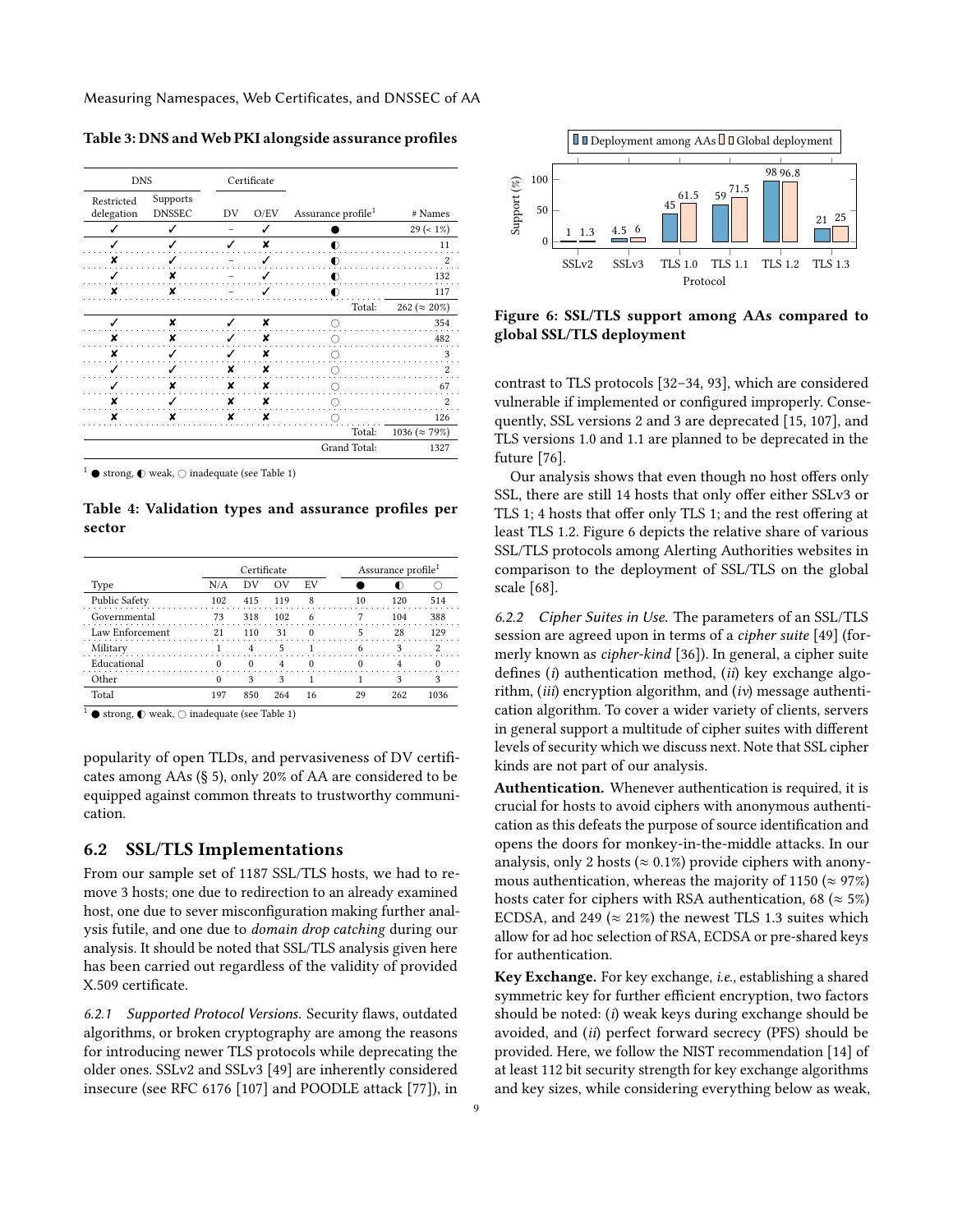<span id="page-9-0"></span>Table 5: Relative share of vulnerable hosts

| CVE-ID         | CWE-ID                       | Name               | <b>CVSS 2.0</b><br>Score <sup>1</sup> | $\%$     |
|----------------|------------------------------|--------------------|---------------------------------------|----------|
| CVE-2012-4929  | <b>CWE-310</b>               | <b>CRIME</b>       | 2.6                                   | $~1\%$   |
| CVE-2015-0204  | <b>CWE-310</b>               | <b>FREAK</b>       | 4.3                                   | $~1\%$   |
| CVE-2014-0224  | <b>CWE-310</b>               | CCS                | 5.8                                   | $~1\%$   |
| CVE-2017-17382 | <b>CWE-327</b>               | <b>ROBOT</b>       | 4.3                                   | $~1\%$   |
| CVE-2016-0800  | <b>CWE-200</b><br>$C$ WE-310 | <b>DROWN</b>       | 4.3                                   | $1\%$    |
| CVE-2014-3566  | <b>CWE-310</b>               | POODLE             | 4.3                                   | $~1.5\%$ |
| CVE-2015-4000  | CWE-310                      | Logjam             | 4.3                                   | ~17%     |
| CVE-2011-1473  | <b>CWE-264</b>               | Sec. client reneg. | 5.0                                   | $~1.8\%$ |
| CVE-2013-2566  | <b>CWE-310</b>               | RC <sub>4</sub>    | 4.3                                   | $~11\%$  |
| CVE-2015-2808  |                              |                    | 4.3                                   |          |
| CVE-2013-3587  | CWE-310                      | <b>BREACH</b>      | 2.6                                   | ~1.60%   |

<sup>1</sup>Low: 0.0–3.9, Medium: 4.0–6.9, High: 7.0–10.0

i.e., 1024 bit key size for Deffie-Hellman (DH) and RSA key exchange and 160-223 bit keys for elliptic curve DH (ECDH). Perfect forward secrecy guarantees that session keys are not compromised even if the asymmetric key-pairs used to create those keys are (retrospectively) compromised. Among analyzed hosts, none is limited to only weak key exchange, one still supports deprecated insecure export cipher suites,  $120 \approx 10\%$ ) provide weak (EC)DH key exchange cipher suites alongside non-weak suites, and five only support RSA key exchange (no PFS). Moreover, a total of 1180 hosts ( $\approx$  99%) provide cipher suites which support PFS. It is noteworthy that RSA key exchange alone (without ephemeral DH) does not support PFS so if the server is compromised (and in turn its private keys), the session keys can also be considered compromised as well.

Encryption and Message Authentication. For data encryption, our data shows that weak, broken, or deprecated ciphers (RFC 7225 [\[102\]](#page-16-16)), e.g., DES [\[38\]](#page-14-24), 3DES [\[14,](#page-14-23) [80\]](#page-16-17), RC2 and RC4 [\[89\]](#page-16-18), and even NULL-encryption ciphers are still offered. Nonetheless, nearly all hosts offer suites with strong AES (128 and 256) ciphers and none offers only weak or broken ciphers. Respectively, although weak message authentication codes, e.g., MD5 and SHA1, are still in use, the majority of hosts give clients the possibility of choosing ciphers with stronger MACs such as AEAD, which is the default in TLS 1.3.

6.2.3 Susceptibility to Vulnerabilities. How aforementioned weaknesses or misconfiguration in authentication, key exchange, encryption, MAC algorithms, or other server configurations can practically impact the communication is studied here on the basis of known vulnerabilities that affect confidentiality, data integrity, or service availability (see CIAtriad [\[112\]](#page-17-3)).

<span id="page-9-1"></span>Table 6: Count of unique hosts with at least 1 publicly logged certificate per issuer

|                                       | Year                                     |          |          |                         |          |          |          |                   |          |                                               |          |
|---------------------------------------|------------------------------------------|----------|----------|-------------------------|----------|----------|----------|-------------------|----------|-----------------------------------------------|----------|
| CA                                    |                                          |          |          |                         |          |          |          |                   |          | '09 '10 '11 '12 '13 '14 '15 '16 '17 '18 '19   |          |
| Comodo <sup>†</sup>                   | 3                                        | 7        | 15       | 21                      | 29       |          |          |                   |          | 38 62 92 238 304                              | 299      |
| DigiCert                              | 31                                       | 53       | 70       | 83                      |          |          |          |                   |          | 92 105 120 133 146 263                        | 281      |
| Entrust                               | $7\overline{ }$                          |          |          | 13 22 25 34 32 33 39 40 |          |          |          |                   |          | 44                                            | 48       |
| $\mbox{GeoTrust}^{\ddag}$             | $\overline{\mathbf{0}}$                  | 5        | 29       | 49                      |          |          |          | 54 59 63 67 68    |          | 61                                            | 29       |
| GoDaddy                               | $25 \quad 54$                            |          |          |                         |          |          |          |                   |          | 80 109 141 183 215 249 290 330                | 347      |
| LetsEncrypt <sup>††</sup><br>$\sim$ 0 |                                          | $\theta$ | $\Omega$ | $\Omega$                | $\Omega$ | $\Omega$ | $\Omega$ | 29                |          | 102 210                                       | 335      |
| Sectigo                               | $\begin{array}{ccc} & 0 & 0 \end{array}$ |          | $\theta$ | $\theta$                | $\theta$ | $\Omega$ | $\Omega$ | $\theta$          | $\Omega$ | $\Omega$                                      | 228      |
| Verisign <sup>‡</sup>                 | 18                                       | 45       | 49       |                         |          |          |          | 43 43 42 35 27 17 |          |                                               | $\Omega$ |
| All Hosts <sup>‡‡</sup>               |                                          |          |          |                         |          |          |          |                   |          | 122 244 298 356 398 458 517 630 830 1012 1109 |          |
|                                       |                                          |          |          |                         |          |          |          |                   |          |                                               |          |

 $\dagger$  Rebranded to Sectigo in 2018.  $\dagger$  Acquired by DigiCert in 2017.  $\dagger$  Beta in 2015; public launch in 2016.  $\stackrel{\textup{1}{\textup{1}}}{\textup{}}$  Denotes the # of unique hosts per year with at least one logged certificate.

We tested known hosts against a set of select vulnerabilities and summarized the results in [Table 5.](#page-9-0) The Common Vulnerability Scoring System (CVSS) [\[74\]](#page-16-19) used here is an open and standardized mean of quantifying the severity of vulnerabilities based on base, temporal, and environmental metric groups which characterize the vulnerability. It can be seen that the majority of hosts are resilient to our tested attacks and although more than half are potentially vulnerable to BREACH attack, the risk of such attack is relatively low (a score of 2.6).

#### 6.3 Historic X.509 Certificate Landscape

The historic analysis of X.509 certificates collected from Certificate Transparency logs (see § [4\)](#page-4-0) helps us to gain a better understanding of security policy changes related to Alerting Authorities and CAs. We span ten years. It should be noted that the total number of organizations with publicly logged certificates changes for each year. We consider this in the following and normalize the results either with respect to the number of organizations or total number of certificates valid per year.

6.3.1 Certificate Authorities. In addition to common regulations, certificate authorities implement and follow their own set of policies. From the perspective of relying parties, i.e., web users, such policies are opaque and as long as a CA is included in a user's trust store, it is considered trustworthy. For the subscribers, however, these policies among other factors such as annual fees, offered certificate types, and operation costs are decisive in choosing an appropriate CA.

The list of top CAs with an average of yearly 20 unique AA subscribers (hosts) in the last decade and the number of respective covered hosts per year is given in [Table 6.](#page-9-1) We use the term cover to differentiate from issuance: if a host, for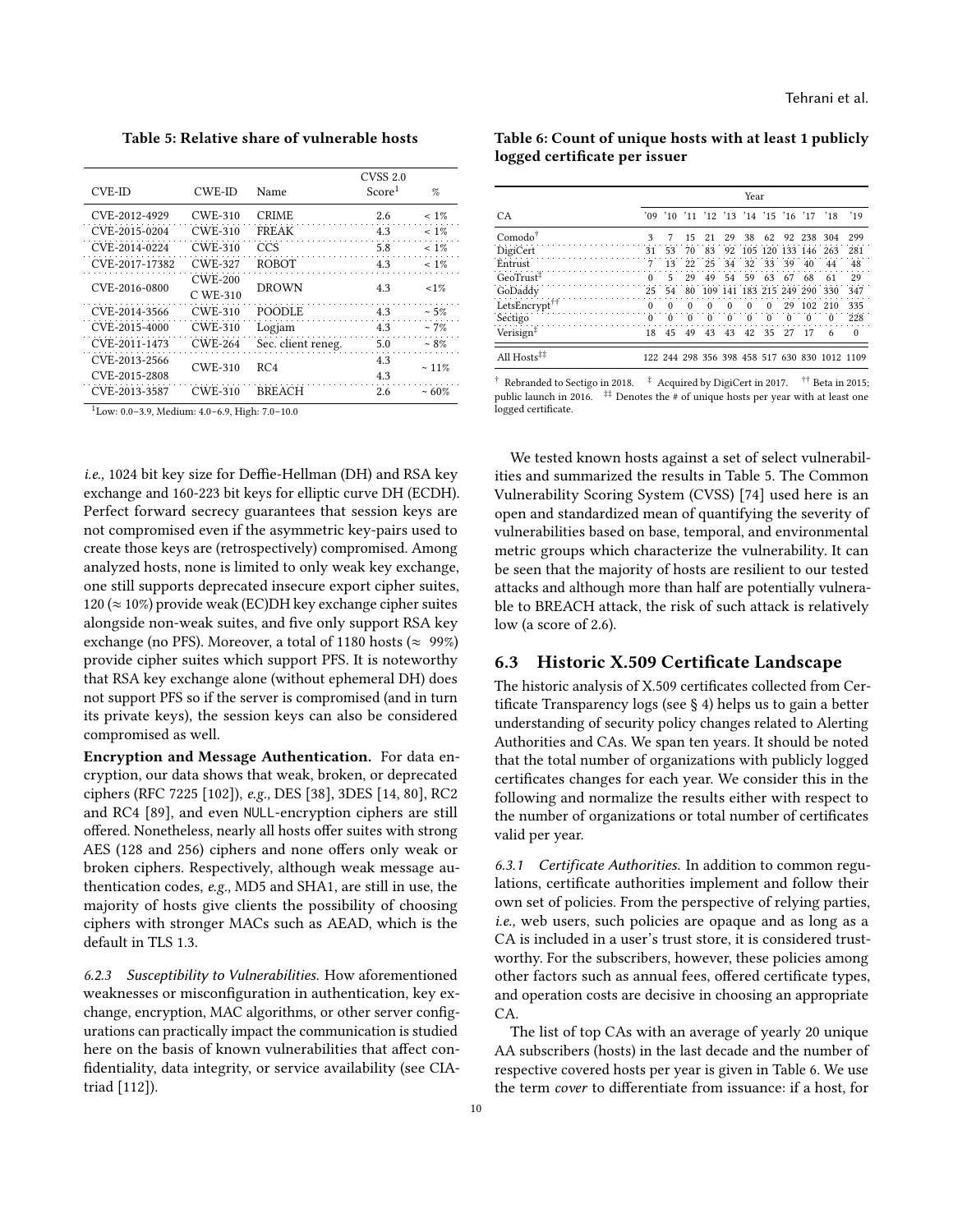Measuring Namespaces, Web Certificates, and DNSSEC of AA

<span id="page-10-0"></span>

Figure 7: Market share of top CAs in the past decade

example, is issued a certificate by a CA valid from 2010 to 2013, we consider this host to be covered by that CA for 2010, 2011, 2012, and 2013. Respectively, if a CA issues multiple short-lived certificates (e.g., 90 days) for a host within a given year, we only count that host as covered once in that year by the issuing CA. This would avoid the data skew in favor of issuers with lower certificate validity windows and higher certification rate per year. It also should be noted that a single host can have certificates issued from different CAs. The bottom row puts the above number in relation to the total number of CA subscribers for each year and for all observed CAs. For example, in 2019, a third of 1109 hosts with at least one logged certificate made use of Let's Encrypt DV certificates. [Figure 7](#page-10-0) depicts these findings in terms of relative market share development in the past decade. Compared with the CA market share for the Alexa 1M top domain list throughout the last last decade [\[2,](#page-13-2) [35,](#page-14-18) [56\]](#page-15-17) we observe parallels, such as decline of GoDaddy's market share and rapid gains of Let's Encrypt, as well as discrepancies that cannot directly be explained due to dynamic nature of and fluctuations in the Alexa top list.

[Table 6](#page-9-1) and [Figure 7](#page-10-0) highlight two factors evidently decisive for AAs in their choice of CA: convenience and cost factors. GoDaddy, for example, which has been the market leader among AAs for about two thirds of the past decade, provides web hosting and domain name registration beside certification services in convenient packages; and Let's Encrypt, which has surged to the top in the short period after its public offering, offers automated DV certification at no cost.

6.3.2 Validation types and assurance profiles. In [Section 6.1,](#page-7-3) we showed that currently only 20% of AAs honor security profiles that are resilient against threats to trustworthy communication (see Tables [3](#page-8-0) and [4\)](#page-8-1). Historically, however, as depicted in [Figure 8,](#page-10-1) a higher share of alerting authorities provisioned for such measures. When compared with the share of various certificate validation types (DV, OV, and

<span id="page-10-1"></span>

Figure 8: Development of certificate types and assurance profiles ([§3\)](#page-2-0) in the past decade

EV), it becomes evident how the decreasing usage of OV certificates is directly proportional to the reduction of preferred assurance profiles. At the same time the surging popularity of DV certificates has led to an increase in cases of what we consider as inadequately trustworthy (no identification).

It should be noted that as our partial historical DNSSEC penetration statistics (collected through SecSpider<sup>[5](#page-10-2)</sup> [\[85\]](#page-16-4)), covering  $\approx$  25% of studied hosts, exhibits negligible fluctuation in DNSSEC penetration, we made a simple assumption that historic support for DNSSEC among AAs equals to its current penetration state (see [Section 5.3\)](#page-7-4).

6.3.3 Certificate Sharing. Except EV certificates, both DV and OV certificates allow wildcard names as subject alternative names (SAN) to avoid enumerating all FQDN under the control of the certificate holder. In practice, the SAN extension also allows sharing a certificate among different hosts. For example, In 2019 the federal government was issued OV certificates with more than 600 SAN entries each. Sharing certificates among various hosts expands the attack surface and increases operational costs since if one of the hosts is compromised or the certificate is revoked, every other host also need to configured with a new certificate (sometimes called "fate-sharing").

Multitenancy web hosting and security service providers (both public or government exclusive) are making use of shared certificates as depicted in [Figure 9](#page-11-0) (note that Let's Encrypt certificates only allow up to 100 DNS type SAN). In our analysis, we also noticed an increasing number of

<span id="page-10-2"></span><sup>5</sup><https://secspider.net>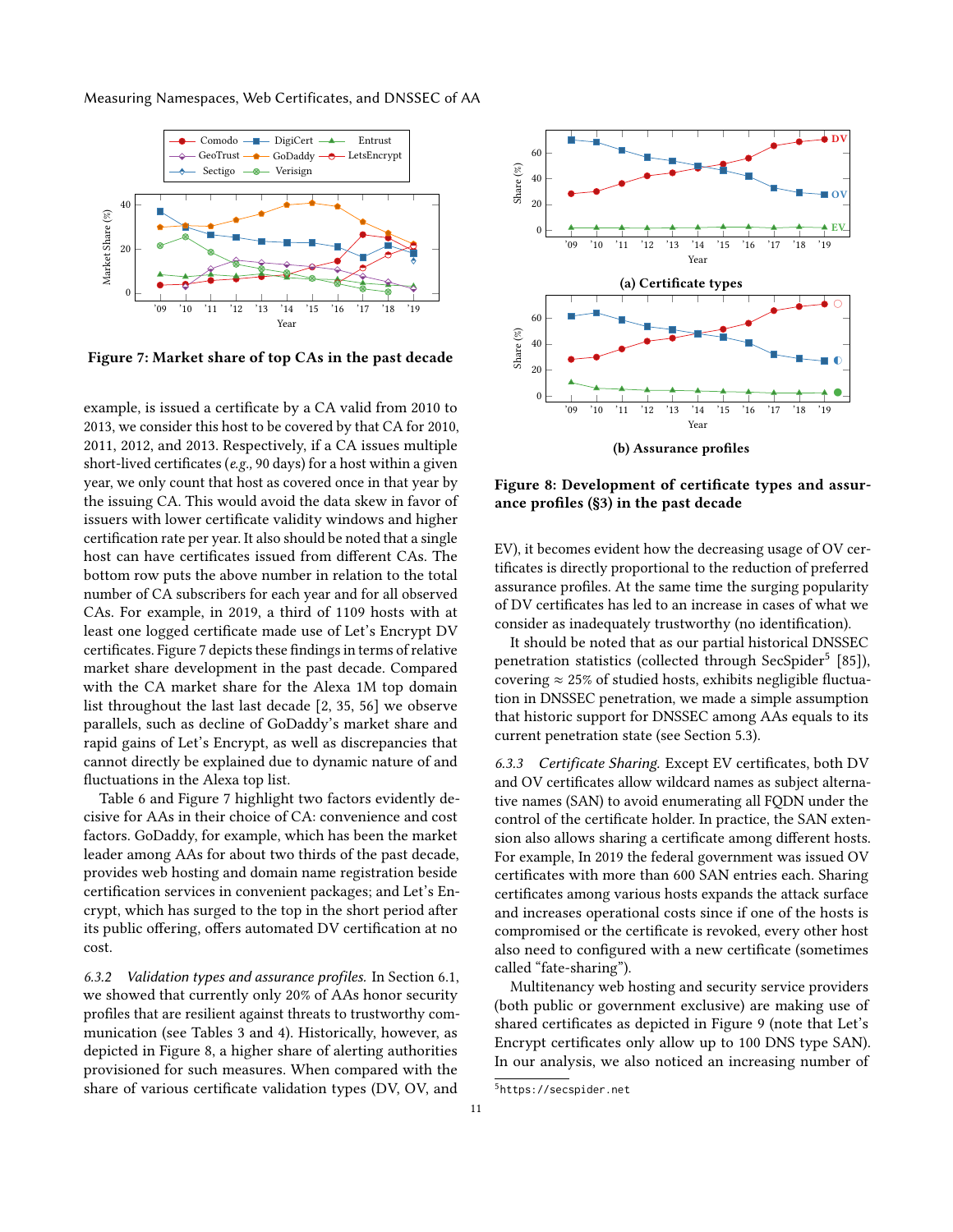<span id="page-11-0"></span>

Figure 9: Share of host names represented by certificates with more than 10 unique SAN entries

certificate sharing among hosts which do not belong to the same logical entity. Most critically also among OV certificates where a service provider obtains a certificate under its name and lists the host name of its customers as SAN, practically defeating the identification purpose of the certificate. At the time of writing, for example, we observe cases of such certificates listing subject alternative names that obviously do not belong to the same entity, e.g., mo.gov, asap.farm, and incapsula.com under the same certificate. In this very specific case, records from the Wayback Machine (by the Internet Archive) show that asap.farm has previously belonged to Missouri Department of Agriculture [\[83\]](#page-16-20) but it was never removed from certificate as the domain name registration was transferred to another entity.

6.3.4 Certificate Validity. A certificate is presumed valid if, among others, it is deployed within its validity period, is issued by a trustworthy CA, carries a valid signature, bound to the correct subject name, and is not revoked (see RFC 5280 [\[29\]](#page-14-12)). Checking revocation status often requires network transactions, and is the most expensive operation among aforementioned factors. Thus in many cases it is either performed inadequately or ignored altogether by browsers (partly in favor of proprietary solutions) [\[71\]](#page-15-18). Consequently, in the past years both CAs and browser vendors have been negotiating to cap and reduce certificate lifetimes [\[46](#page-15-19)[–48\]](#page-15-20) as an effort to reduce security risks due to misissued or revoked certificates.

As depicted in [Figure 10,](#page-11-1) the lifetime of certificates utilized by AAs has been constantly decreasing. This trend can partly be attributed to consensus among CAs and browser vendors to reduce certificate lifetimes, but also due to rising popularity of CAs which are specialized on free and automated DV certificates such as Let's Encrypt (fixed lifetime of 90 days). The median validity periods that we observe here are comparable with related works [\[24,](#page-14-17) [35\]](#page-14-18), yet there are no recent studies that can corroborate the sharp decrease in validity periods from 2015 on.

<span id="page-11-1"></span>

Figure 10: Validity distribution of logged certificates per year

# 7 RELATED WORK

To the best of our knowledge, this is the first study investigating how Alerting Authorities in the U.S. (as part of broader critical infrastructure) implement measures to cater for trustworthy Web-based communication and service provision. Previous research on trust in online emergency service provision mainly focuses on form and content and its relation to the perception of trustworthiness [\[20,](#page-14-25) [37,](#page-14-3) [57\]](#page-15-21), conception of trustworthy emergency communication and collaboration systems [\[21,](#page-14-26) [87\]](#page-16-21) or simply best practices in building trust [\[11,](#page-14-0) [72\]](#page-15-5). Although previous research has already highlighted how knowing who is behind an online emergency service impacts the trustworthiness of their respective services [\[37,](#page-14-3) [72,](#page-15-5) [88\]](#page-16-22), we observe a research gap when it comes to evaluating the measures at one's disposal to reach this goal. More specifically, the interplay of domain names, X.509 certificates, and transport layer security protocols has not been investigated to our best knowledge. Respectively, in this section we limit ourselves to an overview of related work which studies these technologies on their own.

Domain Namespace and DNSSEC. The influence of a domain name on authenticating or at least recognizing the real-world entity behind that name has been investigated in terms of general trustworthiness associated with TLDs and impersonation of trusted entities through domain name masquerading. Walther, Wang, and Loh [\[109\]](#page-17-4) examine how choice of TLD can positively impact the credibility of health websites. Seckler et al. [\[101\]](#page-16-23) investigate how a relevant domain name, e.g., a known TLD, can positively enforce familiarity and in turn increase trust. Similarly, a yearly report [\[45\]](#page-15-22) commissioned by the Public Internet Registry (responsible for .org, .ngo, and .ong TLDs) examines the trustworthiness of select TLDs among NGO donors.

A closely related topic is how the domain namespace of malicious websites is structured and operated. Hao et al. [\[51\]](#page-15-23) studies the registration behaviors, e.g., naming patterns, of spammers for .com TLD. Korczynski et al. [\[65\]](#page-15-24) show how low pricing and registration barriers alongside the possibility of bulk registration is an enabler for malicious actors to migrate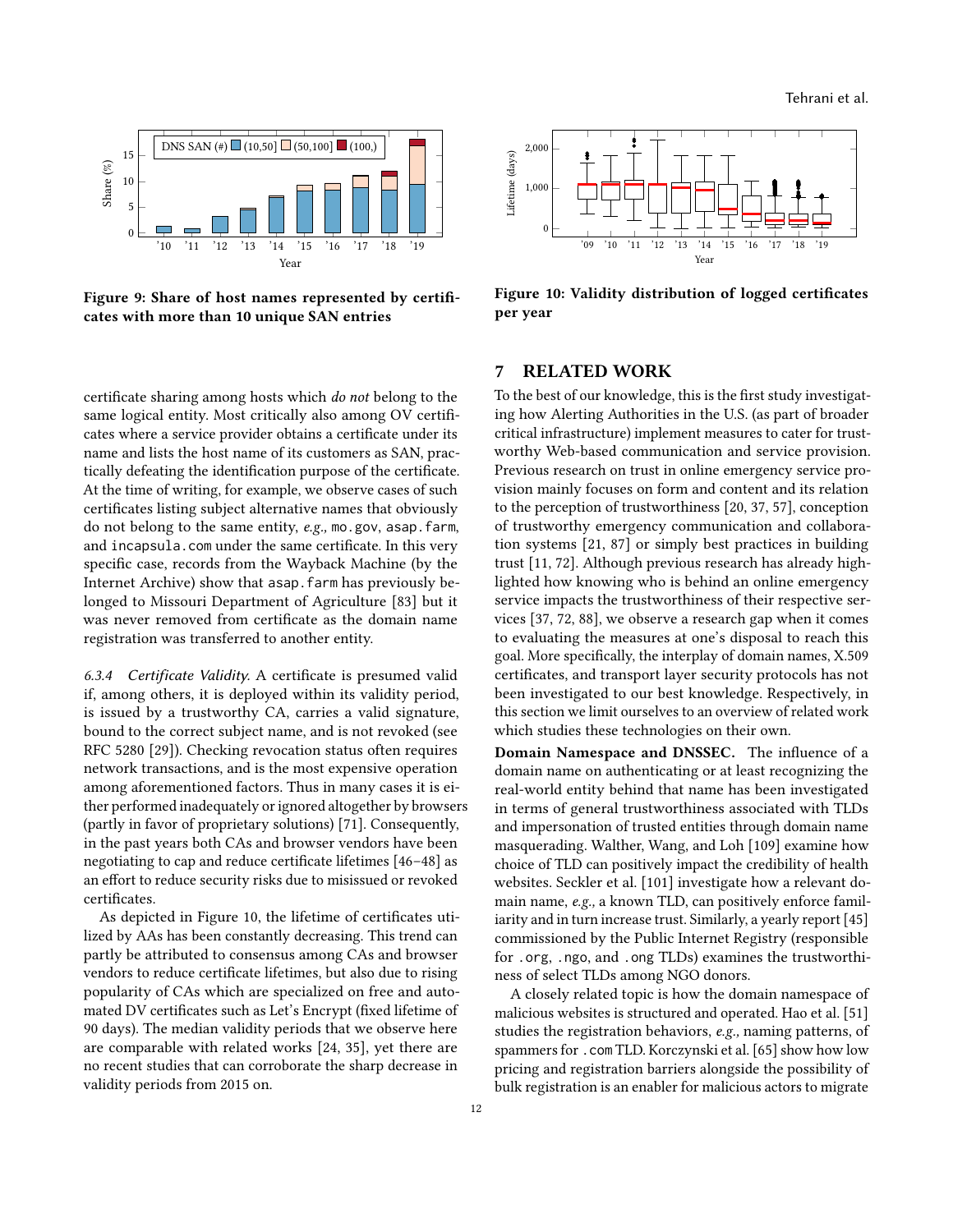to new gtLDs. In a longitudinal study of typosquatting, Agten et al. [\[5\]](#page-14-27) reveals how registration fees and registry policies can attract or deter malicious actors; practically determining the credibility of such TLDs (the top three most abused TLDs in the world are new gTLDs [\[91\]](#page-16-24)). And Antonakakis et al. [\[7\]](#page-14-28) introduce a reputation system for DNS to detect malicious domain names. Different studies show how scammers try to impersonate other entities by partly or fully integrating legitimate domain names in their own domain names [\[5,](#page-14-27) [64,](#page-15-25) [95,](#page-16-25) [106\]](#page-16-26) or even by using homonymous names using internationalized domain names [\[105\]](#page-16-27).

With regard to namespace security, studies in the past pinpoint a relatively low DNSSEC penetration due to various factors ranging from lack of support by local resolvers to server misconfigurations [\[25,](#page-14-16) [52,](#page-15-26) [70,](#page-15-27) [86\]](#page-16-28) despite more than 90% of all TLDs being signed and supporting DNSSEC [\[94\]](#page-16-29). The prevalence of DNSSEC among various types of organizations, such as educational, military, commercial, etc. has not been subject of study to determine if there is a correlation between field of operation and sensibility for DNS security measures. The only exception is the fine-grained, i.e., including second level domains, regular analysis of DNSSEC deployment among select governmental agencies within the .gov namespace, educational institutions, and industry in the US [\[81\]](#page-16-11) (see also Rose [\[97\]](#page-16-30)).

Web PKI. Throughout the years, various measurements have characterized X.509 certificates in use over the Internet in terms of validity, issuing CAs, key strength, etc. [\[24,](#page-14-17) [35,](#page-14-18) [56,](#page-15-17) [75\]](#page-16-31) Among these, Mishari et al. [\[75\]](#page-16-31) investigates the difference between certificates of legitimate and fraudulent websites. The study by Holz et al. [\[56\]](#page-15-17) has the advantage of being performed from different vantage points spread over the world. The measurements by Durumeric et al. [\[35\]](#page-14-18) is noteworthy as it goes beyond mere X.509 certificate analysis and investigates the dependencies among root and intermediate CAs, their market share, and the characteristics of respective certificates. And finally, the measurements performed by Chung et al. [\[24\]](#page-14-17) aim to understand why a majority of certificates advertised over IPv4 are invalid. It should be noted that except the last study, the others have been carried out before the public launch of Let's Encrypt [\[2\]](#page-13-2) (2016), and antedate various mergers and rebrandings which has changed the Web PKI landscape ever since.

Specifically related to the topic of our work are studies which investigate the trustworthiness of CAs in general and their policies specially in enabling fraud and impersonation. Delignat-Lavaud et al. [\[31\]](#page-14-29), for example, investigate the conformance of CAs to the CA/Browser Forum guidelines, which in turn can influence trustworthiness of a CA. Others have

defined various metrics to qualify [\[22,](#page-14-30) [39\]](#page-14-31) or quantify trustworthiness of CAs [\[53\]](#page-15-28) beyond technical measures. In a recent study Schwittmann, Wander and Weis [\[100\]](#page-16-32) exhibit how various CAs are susceptible to attacks on DV certification processes that can practically lead to domain impersonation. Similarly, Roberts et al. [\[95\]](#page-16-25) studies which CAs are responsible for issuing DV certificates to malicious target-embedded domains.

Finally, regarding transport layer security protocols, Kotzias et al. [\[66\]](#page-15-29) characterize both the deployment of SSL/TLS by web hosts and its usage by various applications with respect to relevant security issues.

## 8 KEY FINDINGS AND DISCUSSIONS

Our results draw a rather alarming picture of the current online emergency management landscape regarding trustworthy communication. Along the line of our key findings, we discuss the possible reasons for the observed deficiencies and suggest alternatives.

Only about 20% of AAs deploy sufficient identification. Identification, as discussed in [Section 3,](#page-2-0) succeeds over multiple factors, which are only insufficiently attended to by AAs: only about half of AAs have their dedicated names and as such cannot obtain exclusive X.509 certificates as proof of identity (as these are bound to domain names) while a majority of  $\approx 80\%$  fail to provide any valid certificate or just DV certificates which lack identification information. The majority of organizations opt for generic TLDs which simplifies name spoofing and phishing as precursors of impersonation. Additionally, the minuscule penetration rate of DNSSEC provides another attack surface by poisoning DNS records and misdirecting users to malicious websites. Alerting Authorities should at best be located under restricted namespaces as an additional factor of recognizably and assurance, have at least their own subdomains instead of being subsumed in the path segment of a URL, secure their namespace using DNSSEC, and provide OV/EV certificates as definitive proof of identity.

Only 0.4% of AAs offer secure name resolution. Securing domain names is seemingly a non-priority for investigated organizations as the low penetration rate of DNSSEC suggests. Insecure DNS not only can cause misdirection from authentic websites, but also DV certificate misissuance [\[17,](#page-14-13) [100\]](#page-16-32) which impacts both identification and session security. Although DNSSEC suffers low deployment on the global scale in general, it is an indispensable component in securing emergency communication as part of the broader critical infrastructure. Yet, it should be noted that in some cases due to lack of support registrants are forced to abandon DNSSEC in favor of other factors, e.g., registering under a .us locality name for which there is, surprisingly, no DNSSEC support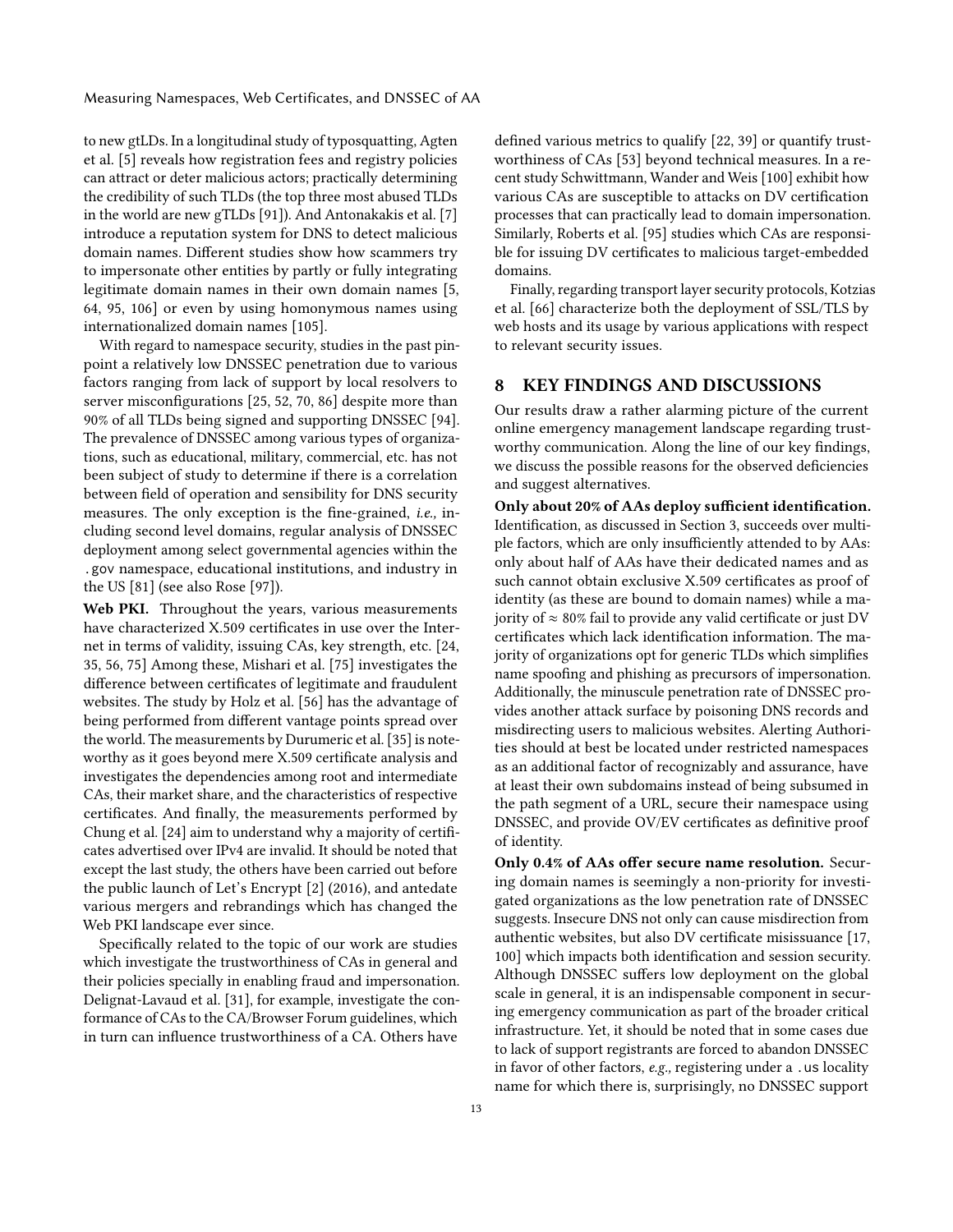(see [Figure 5\)](#page-7-2). We also note that although domain names under .gov namespaces are mandated to use DNSSEC [\[84\]](#page-16-10), the low support for DNSSEC has its roots in operational and organizational mismanagement rather than technical issues.

DV certificates dominate transaction security. The popularity of domain validation certificates combined with low penetration of DNSSEC represents an attack surface that can compromise session security through certificate missisuance and monkey-in-the-middle attacks. If DV is indispensable for some, we encourage the stakeholders to reconsider semantically equivalent alternative of TLSA domain issued certificates (DANE EE) as they provide higher resilience against spoofing in contrast to DV certificates [\[100\]](#page-16-32). In general, DANE can be used to remove ambiguity regarding public keys and responsible CAs for a domain name [\[85\]](#page-16-4).

Faith-sharing is on the rise. Both lack of dedicated domain names and an increase of certificate sharing in multitenancy settings represents worrisome and de facto unnecessary dependencies which can expands the attack surface [\[85\]](#page-16-4) and can cause instabilities in the future. Regarding shared certificates, we suggest abandoning them completely and also encourage CAs to avoid issuing OV certificates for service providers without ensuring that all the listed subject alternative names belong to the same organization.

Convenience and cost impact security preferences. We observe 15% of AAs providing none or invalid certificates. This can be traced back to carelessness regarding the Web PKI trust model (self-signed certificates) or additional (not only financial) configuration [\[67\]](#page-15-30) and certification costs. Rapid growth of Let's Encrypt with its fully automated certificate issuance and renewal is an indication of how the aforementioned factors influence the decision for choosing an appropriate CA. Similarly, we measure less than 45% represented under restricted namespaces. In contrast to gTLDs, higher registration fees or bureaucratic hurdles, and longer delegation processing times are among discouraging factors, which call for governmental support and can effectively be addressed by policy-makers through price caps and easier access for eligible organizations which fulfill the strict requirements.

Responsibilities beyond Alerting Authorities. The scope of trustworthy communication goes beyond our investigations and extends to consumers as well as infrastructure operators such as CAs, ISPs, and browser vendors. There is still a gap between CA practices and guidelines [\[31\]](#page-14-29), some automated DV certification services are susceptible to impersonation attacks [\[95,](#page-16-25) [100\]](#page-16-32), and some root CAs do not restrict certification scope for their intermediate CAs [\[35\]](#page-14-18). DNS registrars not always offer DNSSEC by default or free

of cost [\[26\]](#page-14-32) and only a minority of ISPs bother to operate DNSSEC-aware recursive resolvers that properly verify signed DNS records [\[25,](#page-14-16) [110\]](#page-17-5). Browser vendors should also provide better security usability by avoiding confusing SSL/TLS warnings [\[6\]](#page-14-33), improve instead of abandoning visual cues for different certificate types [\[40,](#page-15-31) [55,](#page-15-32) [82\]](#page-16-33), and start offering alternative CA trustworthiness assessment measures beyond the standard binary trust model [\[22,](#page-14-30) [39,](#page-14-31) [53\]](#page-15-28). Finally, users should be educated in better understanding the semantics of domain names [\[96\]](#page-16-34) and web PKI certificates and their practical use and ramifications.

## 9 CONCLUSION AND OUTLOOK

In this paper we provided an overview of how alerting authorities (AA) in the U.S. are structured within the domain namespace, how widespread is DNSSEC in securing their domain names, and how Web PKI and transport layer security protocls are used for authentication and data security. We uncovered deficiencies and discussed alternatives while emphasizing that respective solutions are not necessarily technical but operational as well as political. Protecting critical infrastructure for emergency communication and public safety entails addressing operational and policy challenges on national and international levels and calls for commitment of all stakeholders from service providers to intermediate infrastructure operators and browser vendors alongside policy-makers.

In the future this work can be extended beyond the U.S. territory while providing a comparison basis for other countries. Furthermore, the role of intermediate infrastructure and further dependency structures can be investigated in depth.

Data Disclosure. We will make our analysis toolchain as well as all measurement data (i.e., domain names, Web certificates etc. of alerting authorities) publicly available.

Acknowledgments. This work was supported in parts by the German Federal Ministry of Education and Research (BMBF) within the projects I3 and Deutsches Internet-Institut (grant no. 16DII111).

#### REFERENCES

- <span id="page-13-1"></span>[1] D. Eastlake 3rd. 2011. Transport Layer Security (TLS) Extensions: Extension Definitions. RFC 6066. IETF.
- <span id="page-13-2"></span>[2] Josh Aas, Eric Rescorla, Seth Schoen, Brad Warren, Richard Barnes, Benton Case, Zakir Durumeric, Peter Eckersley, Alan Flores-López, J Alex Halderman, Jacob Hoffman-Andrews, and James Kasten. 2019. Let's Encrypt. In Proceedings of the 2019 ACM SIGSAC Conference on Computer and Communications Security - CCS '19. ACM Press, New York, NY, USA, 2473–2487.
- <span id="page-13-0"></span>[3] Lawrence Abrams. 2020. Hackers Hijack Routers' DNS to Spread Malicious COVID-19 Apps. [https:](https://www.bleepingcomputer.com/news/security/hackers-hijack-routers-dns-to-spread-malicious-covid-19-apps/) [//www.bleepingcomputer.com/news/security/](https://www.bleepingcomputer.com/news/security/hackers-hijack-routers-dns-to-spread-malicious-covid-19-apps/)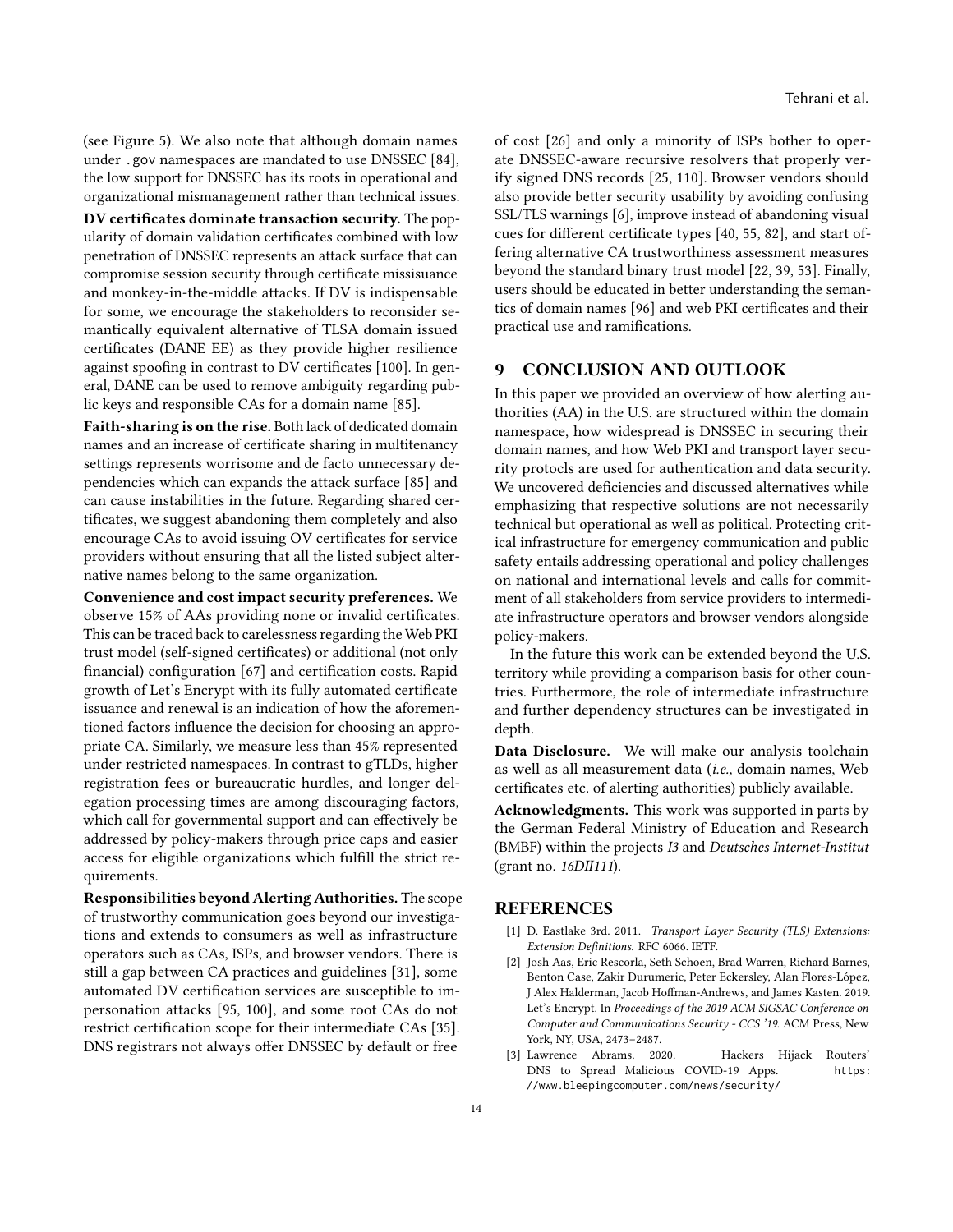[hackers-hijack-routers-dns-to-spread-malicious-covid-19-apps/](https://www.bleepingcomputer.com/news/security/hackers-hijack-routers-dns-to-spread-malicious-covid-19-apps/) [21] Monika Büscher, Preben Holst Mogensen, and Margit Kristensen. [Online; accessed 10-September-2020.

- <span id="page-14-4"></span>[4] U.S. General Services Administration. 2020. Digital Analytics Program. <https://analytics.usa.gov/> [Online; accessed 3-April-2020].
- <span id="page-14-27"></span>[5] Pieter Agten, Wouter Joosen, Frank Piessens, and Nick Nikiforakis. 2015. Seven Months' Worth of Mistakes: A Longitudinal Study of Typosquatting Abuse. In Proceedings 2015 Network and Distributed System Security Symposium. Internet Society, Reston, VA, USA, 8–11.
- <span id="page-14-33"></span>[6] Devdatta Akhawe and Adrienne Porter Felt. 2013. Alice in warningland: A large-scale field study of browser security warning effectiveness. In 22<sup>nd</sup> USENIX Security Symposium (USENIX Security 13). USENIX Association, 257–272.
- <span id="page-14-28"></span>[7] Manos Antonakakis, Roberto Perdisci, David Dagon, Wenke Lee, and Nick Feamster. 2010. Building a dynamic reputation system for DNS. In Proceedings of the 19<sup>th</sup> USENIX Security Symposium (USENIX Security 13). USENIX Association, 273–289.
- <span id="page-14-7"></span>[8] R. Arends, R. Austein, M. Larson, D. Massey, and S. Rose. 2005. DNS Security Introduction and Requirements. RFC 4033. IETF.
- [9] R. Arends, R. Austein, M. Larson, D. Massey, and S. Rose. 2005. Protocol Modifications for the DNS Security Extensions. RFC 4035. IETF.
- <span id="page-14-8"></span>[10] R. Arends, R. Austein, M. Larson, D. Massey, and S. Rose. 2005. Resource Records for the DNS Security Extensions. RFC 4034. IETF.
- <span id="page-14-0"></span>[11] Susana Arroyo Barrantes, Martha Rodriguez, and Ricardo Pérez (Eds.). 2009. Information Management and Communication in Emergencies and Disasters. Manual For Disaster Response Teams. Pan American Health Organization, Washington D.C., USA.
- <span id="page-14-9"></span>[12] National Fire Protection Association and M.T. Wixted. 2018. NFPA 1600, Standard on Continuity, Emergency, and Crisis Management, 2019 Edition. National Fire Protection Association, Quincy, MA, USA.
- <span id="page-14-11"></span>[13] D. Atkins and R. Austein. 2004. Threat Analysis of the Domain Name System (DNS). RFC 3833. IETF.
- <span id="page-14-23"></span>[14] Elaine Barker. 2016. Recommendation for Key Management Part 1: General. Technical Report. National Institute of Standards and Technology, Gaithersburg, MD, USA.
- <span id="page-14-21"></span>[15] R. Barnes, M. Thomson, A. Pironti, and A. Langley. 2015. Deprecating Secure Sockets Layer Version 3.0. RFC 7568. IETF.
- <span id="page-14-10"></span>[16] B. Wayne Blanchard. 2008. Guide To Emergency Management and Related Terms, Definitions, Concepts, Acronyms, Organizations, Programs, Guidance, Executive Orders & Legislation. , 1366 pages.
- <span id="page-14-13"></span>[17] Markus Brandt, Tianxiang Dai, Amit Klein, Haya Shulman, and Michael Waidner. 2018. Domain Validation++ For MitM-Resilient PKI. In Proceedings of the 2018 ACM SIGSAC Conference on Computer and Communications Security. ACM Press, New York, NY, USA, 2060– 2076.
- <span id="page-14-6"></span>[18] J. Scott Brennen, Felix Simon, Philip N. Howard, and Rasmus Kleis Nielsen. 2020. Types, sources, and claims of COVID-19 misinformation. [https://reutersinstitute.politics.ox.ac.uk/](https://reutersinstitute.politics.ox.ac.uk/types-sources-and-claims-covid-19-misinformation) [types-sources-and-claims-covid-19-misinformation](https://reutersinstitute.politics.ox.ac.uk/types-sources-and-claims-covid-19-misinformation) [Online; accessed 12-April-2020].
- <span id="page-14-5"></span>[19] Minyvonne Burke. 2020. Coronavirus: State unemployment websites crash as applications surge. [https://www.nbcnews.com/news/us-news/](https://www.nbcnews.com/news/us-news/coronavirus-state-unemployment-websites-crash-applications-surge-n1162731) coronavirus-state-unemployment-websites-crash-applications-surge-nlabrande. Work in Progress. [Online; accessed 12-April-2020].
- <span id="page-14-25"></span>[20] Maria Grazia Busà, Maria Teresa Musacchio, Shane Finan, and Cilian Fennel Stillwater. 2015. Trust-building through social media communications in disaster management. In WWW 2015 Companion - Proceedings of the 24th International Conference on World Wide Web. Association for Computing Machinery, New York, NY, USA, 1179–1184.
- <span id="page-14-26"></span>2009. When and How (Not) to Trust It? Supporting Virtual Emergency Teamwork. International Journal of Information Systems for Crisis Response and Management 1, 2 (apr 2009), 1–15.
- <span id="page-14-30"></span>[22] David W. Chadwick and Andrew Basden. 2001. Evaluating trust in a public key certification authority. Computers and Security 20, 7 (2001), 592–611.
- <span id="page-14-1"></span>[23] Apoorva Chauhan and Amanda Lee Hughes. 2017. Providing Online Crisis Information. In Proceedings of the 2017 CHI Conference on Human Factors in Computing Systems - CHI '17, Vol. 2017-May. ACM Press, New York, NY, USA, 3151–3162.
- <span id="page-14-17"></span>[24] Taejoong Chung, Yabing Liu, David Choffnes, Dave Levin, Bruce Mac-Dowell Maggs, Alan Mislove, and Christo Wilson. 2016. Measuring and Applying Invalid SSL Certificates: The Silent Majority. In Proceedings of the 2016 ACM on Internet Measurement Conference (IMC '16), Vol. 14-16-Nove. ACM Press, New York, NY, USA, 527–541.
- <span id="page-14-16"></span>[25] Taejoong Chung, Roland Van Rijswijk-Deij, Balakrishnan Chandrasekaran, David Choffnes, Dave Levin, Bruce M. Maggs, Alan Mislove, and Christo Wilson. 2017. A longitudinal, end-to-end view of the DNSSEC ecosystem. In Proceedings of the  $26^{th}$  USENIX Security Symposium (USENIX Security 17). USENIX Association, 1307–1322.
- <span id="page-14-32"></span>[26] Taejoong Chung, Roland van Rijswijk-Deij, David Choffnes, Dave Levin, Bruce M. Maggs, Alan Mislove, and Christo Wilson. 2017. Understanding the Role of Registrars in DNSSEC Deployment. In Proceedings of the 2017 Internet Measurement Conference (IMC '17). Association for Computing Machinery, New York, NY, USA, 369–383.
- <span id="page-14-2"></span>[27] Sherri L. Condon and Jason R. Robinson. 2014. Communication media use in emergency response management. In ISCRAM 2014 Conference Proceedings - 11th International Conference on Information Systems for Crisis Response and Management. ISCRAM, 687–696.
- <span id="page-14-14"></span>[28] A. Cooper and J. Postel. 1993. The US Domain. RFC 1480. IETF.
- <span id="page-14-12"></span>[29] D. Cooper, S. Santesson, S. Farrell, S. Boeyen, R. Housley, and W. Polk. 2008. Internet X.509 Public Key Infrastructure Certificate and Certificate Revocation List (CRL) Profile. RFC 5280. IETF.
- <span id="page-14-15"></span>[30] Federal Networking Council. 1997. U.S. Government Internet Domain Names. RFC 2146. IETF.
- <span id="page-14-29"></span>[31] Antoine Delignat-Lavaud, Martín Abadi, Andrew Birrell, Ilya Mironov, Ted Wobber, and Yinglian Xie. 2014. Web PKI: Closing the Gap between Guidelines and Practices. In Proceedings 2014 Network and Distributed System Security Symposium. Internet Society, Reston, VA, USA, 23–26.
- <span id="page-14-19"></span>[32] T. Dierks and C. Allen. 1999. The TLS Protocol Version 1.0. RFC 2246. **IETF**
- [33] T. Dierks and E. Rescorla. 2006. The Transport Layer Security (TLS) Protocol Version 1.1. RFC 4346. IETF.
- <span id="page-14-20"></span>[34] T. Dierks and E. Rescorla. 2008. The Transport Layer Security (TLS) Protocol Version 1.2. RFC 5246. IETF.
- <span id="page-14-18"></span>[35] Zakir Durumeric, James Kasten, Michael Bailey, and J. Alex Halderman. 2013. Analysis of the HTTPS certificate ecosystem. In Proceedings of the 2013 conference on Internet measurement conference (IMC '13). ACM Press, 291–304.
- <span id="page-14-22"></span>[36] Dr. Taher Elgamal and Kipp E.B. Hickman. 1995. The SSL Protocol. Internet-Draft draft-hickman-netscape-ssl-00. Internet Engineering
- <span id="page-14-3"></span>[37] Tristan Endsley, Yu Wu, and James Reep. 2014. The source of the story: Evaluating the credibility of crisis information sources. ISCRAM 2014 Conference Proceedings - 11th International Conference on Information Systems for Crisis Response and Management 1, 1 (2014), 160–164.
- <span id="page-14-31"></span><span id="page-14-24"></span>[38] P. Eronen. 2009. DES and IDEA Cipher Suites for Transport Layer Security (TLS). RFC 5469. IETF.
- [39] Tariq Fadai, Sebastian Schrittwieser, Peter Kieseberg, and Martin Mulazzani. 2015. Trust Me, I'm a Root CA! Analyzing SSL Root CAs in Modern Browsers and Operating Systems. In Proceedings of the 2015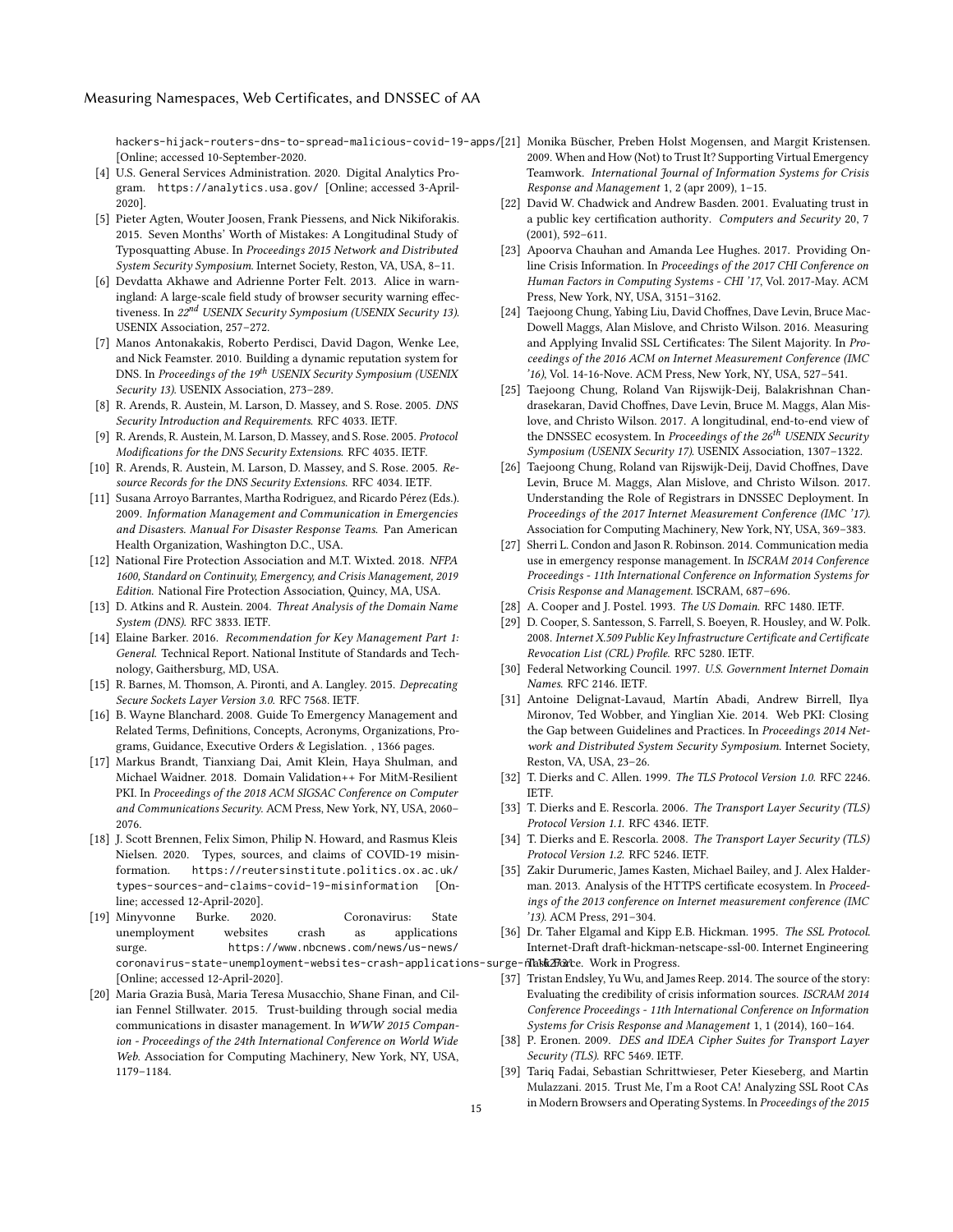10th International Conference on Availability, Reliability and Security (ARES '15). IEEE Press, 174–179.

- <span id="page-15-31"></span>[40] Adrienne Porter Felt, Robert W. Reeder, Alex Ainslie, Helen Harris, Max Walker, Christopher Thompson, Mustafa Emre Acer, Elisabeth Morant, and Sunny Consolvo. 2019. Rethinking connection security indicators. In Twelfth Symposium on Usable Privacy and Security (SOUPS 2016). USENIX Association, 1–14.
- <span id="page-15-1"></span>[41] FEMA. 2004. Are you ready? An In-depth Guide to Citizen Preparedness.
- <span id="page-15-6"></span>[42] FEMA. 2020. Integrated Public Alert & Warning System. [https:](https://www.fema.gov/integrated-public-alert-warning-system) [//www.fema.gov/integrated-public-alert-warning-system](https://www.fema.gov/integrated-public-alert-warning-system) [Online; accessed 24-May-2020].
- <span id="page-15-4"></span>[43] FEMA. 2020. Organizations with Alerting Authority Complete and In Process. [https://www.fema.gov/media-library/assets/](https://www.fema.gov/media-library/assets/documents/117152) [documents/117152](https://www.fema.gov/media-library/assets/documents/117152) [Online; accessed 1-August-2019].
- <span id="page-15-3"></span>[44] Sara Fischer. 2020. Media wrestles with public trust as coronavirus intensifies. [https://www.axios.com/](https://www.axios.com/media-public-trust-coronavirus-da69dd7f-4b8a-4793-ac52-dc1ed2c3e35f.html) [html](https://www.axios.com/media-public-trust-coronavirus-da69dd7f-4b8a-4793-ac52-dc1ed2c3e35f.html) [Online; accessed 13-April-2020].
- <span id="page-15-22"></span>[45] Nonprofit Tech for Good. 2018. 2018 Global Trends in Giving Report. [https://givingreport.ngo/wp-content/uploads/](https://givingreport.ngo/wp-content/uploads/2018-GivingReport-English.pdf) [2018-GivingReport-English.pdf](https://givingreport.ngo/wp-content/uploads/2018-GivingReport-English.pdf) [Online; accessed 09-May-2020].
- <span id="page-15-19"></span>[46] CA/Browser Forum. 2017. Ballot 185 - Limiting the Lifetime of Certificates. [https://cabforum.org/2017/02/24/](https://cabforum.org/2017/02/24/ballot-185-limiting-lifetime-certificates/) [ballot-185-limiting-lifetime-certificates/](https://cabforum.org/2017/02/24/ballot-185-limiting-lifetime-certificates/) [Online; accessed 04-May-2020].
- [47] CA/Browser Forum. 2017. Ballot 193 825-day Certificate Lifetimes. [https://cabforum.org/2017/03/17/](https://cabforum.org/2017/03/17/ballot-193-825-day-certificate-lifetimes/) [ballot-193-825-day-certificate-lifetimes/](https://cabforum.org/2017/03/17/ballot-193-825-day-certificate-lifetimes/) [Online; accessed 04-May-2020].
- <span id="page-15-20"></span>[48] CA/Browser Forum. 2019. Ballot SC22 – Reduce Certificate Lifetimes (v2). [https://cabforum.org/2019/09/10/](https://cabforum.org/2019/09/10/ballot-sc22-reduce-certificate-lifetimes-v2/) [ballot-sc22-reduce-certificate-lifetimes-v2/](https://cabforum.org/2019/09/10/ballot-sc22-reduce-certificate-lifetimes-v2/) [Online; accessed 04-May-2020].
- <span id="page-15-15"></span>[49] A. Freier, P. Karlton, and P. Kocher. 2011. The Secure Sockets Layer (SSL) Protocol Version 3.0. RFC 6101. IETF.
- <span id="page-15-0"></span>[50] Abigail W. Geiger. 2019. Key findings about the online news landscape in America. <https://pewrsr.ch/34CNdu3> [Online; accessed 10- February-2020].
- <span id="page-15-23"></span><span id="page-15-16"></span>[51] Shuang Hao, Matthew Thomas, Vern Paxson, Nick Feamster, Christian Kreibich, Chris Grier, and Scott Hollenbeck. 2013. Understanding the Domain Registration Behavior of Spammers. In Proceedings of the 2013 Conference on Internet Measurement Conference (IMC '13). Association for Computing Machinery, New York, NY, USA, 63–76.
- <span id="page-15-27"></span><span id="page-15-26"></span><span id="page-15-8"></span>[52] Hao Yang, Eric Osterweil, Dan Massey, Songwu Lu, and Lixia Zhang. 2011. Deploying Cryptography in Internet-Scale Systems: A Case Study on DNSSEC. IEEE Transactions on Dependable and Secure Computing 8, 5 (sep 2011), 656–669.
- <span id="page-15-28"></span><span id="page-15-18"></span>[53] Michael P. Heinl, Alexander Giehl, Norbert Wiedermann, Sven Plaga, and Frank Kargl. 2019. MERCAT: A Metric for the Evaluation and Reconsideration of Certificate Authority Trustworthiness. In Proceedings of the 2019 ACM SIGSAC Conference on Cloud Computing Security Workshop (CCSW'19). ACM Press, New York, NY, USA, 1–15.
- <span id="page-15-9"></span><span id="page-15-5"></span>[54] P. Hoffman and J. Schlyter. 2012. The DNS-Based Authentication of Named Entities (DANE) Transport Layer Security (TLS) Protocol: TLSA. RFC 6698. IETF.
- <span id="page-15-32"></span><span id="page-15-2"></span>[55] Johann Hofmann. 2019. Intent to Ship: Move Extended Validation Information out of the URL bar. [https://groups.google.com/d/](https://groups.google.com/d/msg/firefox-dev/6wAg_PpnlY4/C_DCyZm9AQAJ) [msg/firefox-dev/6wAg\\_PpnlY4/C\\_DCyZm9AQAJ](https://groups.google.com/d/msg/firefox-dev/6wAg_PpnlY4/C_DCyZm9AQAJ) [Online; accessed 12-May-2020].
- <span id="page-15-17"></span>[56] Ralph Holz, Lothar Braun, Nils Kammenhuber, and Georg Carle. 2011. The SSL landscape – A Thorough Analysis of the X.509 PKI Using

Active and Passive Measurement. In Proceedings of the 2011 ACM SIGCOMM conference on Internet measurement conference (IMC '11). ACM Press, New York, NY, USA, 427.

- <span id="page-15-21"></span>[57] Amanda Lee Hughes and Apoorva Chauhan. 2015. Online media as a means to affect public trust in emergency responders. ISCRAM 2015 Conference Proceedings - 12th International Conference on Information Systems for Crisis Response and Management (2015), 182–192.
- <span id="page-15-12"></span>[58] ICANNWiki. 2017. Country code top-level domain. [https://](https://icannwiki.org/ccTLD) [icannwiki.org/ccTLD](https://icannwiki.org/ccTLD) [Online; accessed 13-April-2020].
- <span id="page-15-11"></span>[59] ICANNWiki. 2017. Generic top-level domain. [https://icannwiki.](https://icannwiki.org/GTLD) [org/GTLD](https://icannwiki.org/GTLD) [Online; accessed 13-April-2020].
- <span id="page-15-13"></span>[60] ICANNWiki. 2017. SLD. <https://icannwiki.org/SLD> [Online; accessed 13-April-2020].
- <span id="page-15-14"></span>[61] ICANNWiki. 2017. STLD. <https://icannwiki.org/STLD> [Online; accessed 13-April-2020].
- <span id="page-15-30"></span><span id="page-15-29"></span><span id="page-15-25"></span><span id="page-15-24"></span><span id="page-15-10"></span><span id="page-15-7"></span>[62] S. Kent. 1993. Privacy Enhancement for Internet Electronic Mail: Part II: Certificate-Based Key Management. RFC 1422. IETF.
- [media-public-trust-coronavirus-da69dd7f-4b8a-4793-ac52-](https://www.axios.com/media-public-trust-coronavirus-da69dd7f-4b8a-4793-ac52-dc1ed2c3e35f.html)dc1ed2f&B3%fohammad Taha Khan, Xiang Huo, Zhou Li, and Chris Kanich. 2015. Every second counts: Quantifying the negative externalities of cybercrime via typosquatting. In 2015 IEEE Symposium on Security and Privacy. IEEE, 135–150.
	- [64] Panagiotis Kintis, Najmeh Miramirkhani, Charles Lever, Yizheng Chen, Rosa Romero-Gómez, Nikolaos Pitropakis, Nick Nikiforakis, and Manos Antonakakis. 2017. Hiding in Plain Sight: A Longitudinal Study of Combosquatting Abuse. In Proceedings of the 2017 ACM SIGSAC Conference on Computer and Communications Security (CCS '17). ACM Press, New York, NY, USA, 569–586.
	- [65] Maciej Korczynski, Maarten Wullink, Samaneh Tajalizadehkhoob, Giovane C. M. Moura, Arman Noroozian, Drew Bagley, and Cristian Hesselman. 2018. Cybercrime After the Sunrise: A Statistical Analysis of DNS Abuse in New GTLDs. In Proceedings of the 2018 on Asia Conference on Computer and Communications Security (ASIACCS '18). Association for Computing Machinery, New York, NY, USA, 609–623.
	- [66] Platon Kotzias, Abbas Razaghpanah, Johanna Amann, Kenneth G. Paterson, Narseo Vallina-Rodriguez, and Juan Caballero. 2018. Coming of Age: A Longitudinal Study of TLS Deployment. In Proceedings of the Internet Measurement Conference 2018 (IMC '18). Association for Computing Machinery, New York, NY, USA, 415–428.
	- [67] Katharina Krombholz, Wilfried Mayer, Martin Schmiedecker, and Edgar Weippl. 2017. "I have no idea what I'm doing" – on the usability of deploying HTTPS. In  $Proceedings$  of the  $26^{th}$  USENIX Security Symposium (USENIX Security 17). USENIX Association, 1339–1356.
	- [68] SSL Labs. 2020. SSL Pulse. <https://www.ssllabs.com/ssl-pulse/> [Online; accessed 12-March-2020].
	- [69] B. Laurie, A. Langley, and E. Kasper. 2013. Certificate Transparency. RFC 6962. IETF.
	- [70] Wilson Lian, Eric Rescorla, Hovav Shacham, and Stefan Savage. 2013. Measuring the practical impact of DNSSEC deployment. In Proceedings of the 22<sup>nd</sup> USENIX Security Symposium (USENIX Security 13). USENIX Association, 573–587.
	- [71] Yabing Liu, Will Tome, Liang Zhang, David Choffnes, Dave Levin, Bruce Maggs, Alan Mislove, Aaron Schulman, and Christo Wilson. 2015. An End-to-End Measurement of Certificate Revocation in the Web's PKI. In Proceedings of the 2015 Internet Measurement Conference (IMC '15). ACM Press, New York, NY, USA, 183–196.
	- [72] P H Longstaff and Sung-Un Yang. 2008. Communication Management and Trust: Their Role in Building Resilience to "Surprises" Such As Natural Disasters, Pandemic Flu, and Terrorism. Ecology and Society 13, 1 (2008), 1–14.
	- [73] B.S. Manoj and Alexandra Hubenko Baker. 2007. Communication challenges in emergency response. Commun. ACM 50, 3 (March 2007),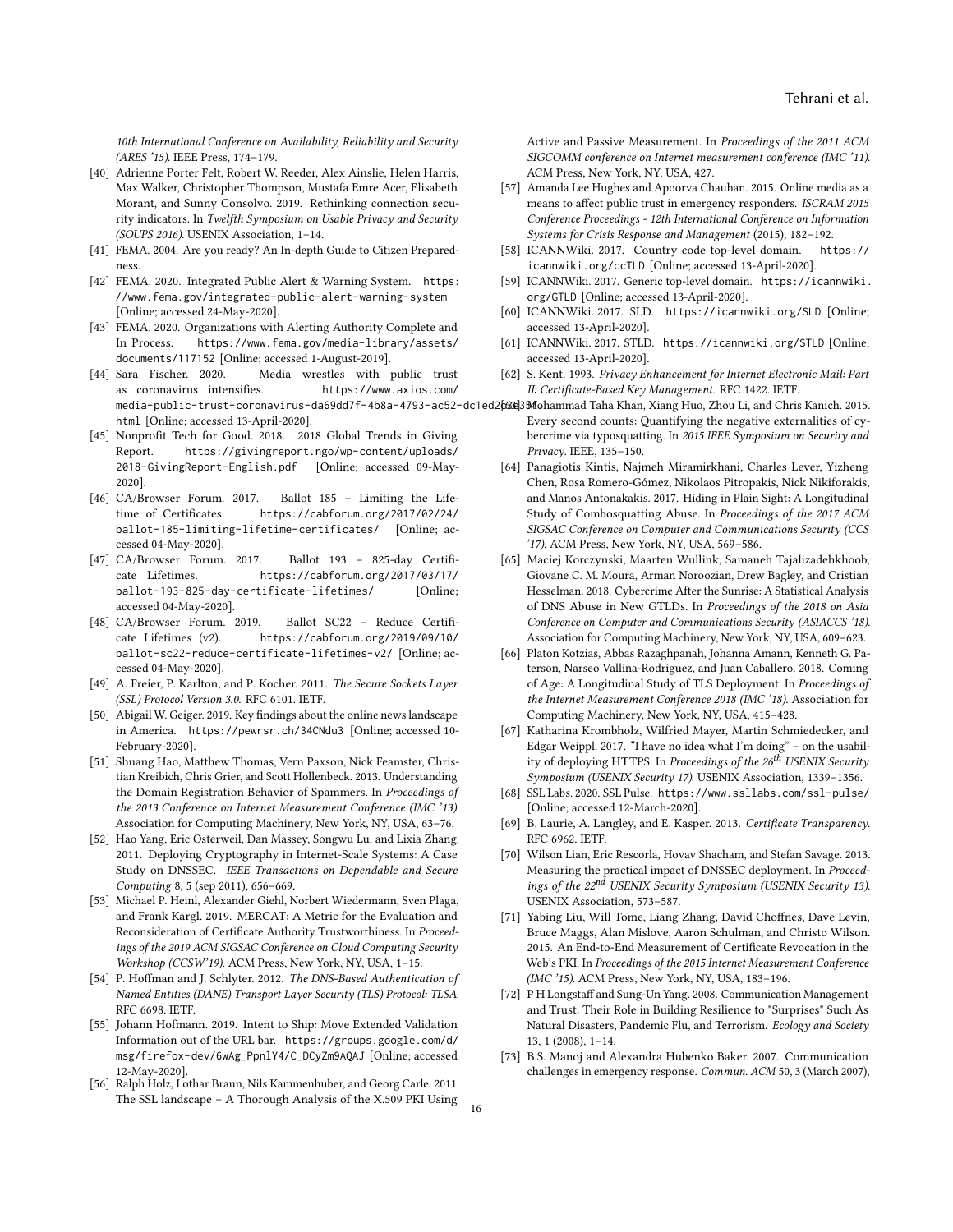51–53.

- <span id="page-16-19"></span>[74] Peter Mell, Karen Scarfone, and Sasha Romanosky. 2007. A Complete Guide to the Common Vulnerability Scoring System (Version 2.0). <https://www.first.org/cvss/v2/guide> [Online; accessed 13-March-2020].
- <span id="page-16-31"></span>[75] Mishari Al Mishari, Emiliano De Cristofaro, Karim El Defrawy, and Gene Tsudik. 2009. Harvesting SSL Certificate Data to Identify Web-Fraud. International Journal of Network Security 14, 6 (September 2009), 324–338.
- <span id="page-16-15"></span>[76] Kathleen Moriarty and Stephen Farrell. 2020. Deprecating TLSv1.0 and TLSv1.1. Internet-Draft draft-ietf-tls-oldversions-deprecate-06. Internet Engineering Task Force. Work in Progress.
- <span id="page-16-13"></span>[77] Bodo Möller, Thai Duong, and Krzysztof Kotowicz. 2014. This POO-DLE Bites: Exploiting The SSL 3.0 Fallback. Technical Report. Google.
- <span id="page-16-8"></span>[78] Neustar. 2020. Frequently Asked Questions about the .US Domain. <https://www.about.us/faqs> [Online; accessed 13-April-2020].
- <span id="page-16-7"></span>[79] Neustar, Inc. [n. d.]. .US Compliance Report. [https:](https://ns-cdn.neustar.biz/creative_services/biz/neustar/www/resources/domain-names/us-locality-compliance-report.pdf) [//ns-cdn.neustar.biz/creative\\_services/biz/neustar/www/](https://ns-cdn.neustar.biz/creative_services/biz/neustar/www/resources/domain-names/us-locality-compliance-report.pdf) [resources/domain-names/us-locality-compliance-report.](https://ns-cdn.neustar.biz/creative_services/biz/neustar/www/resources/domain-names/us-locality-compliance-report.pdf) [pdf](https://ns-cdn.neustar.biz/creative_services/biz/neustar/www/resources/domain-names/us-locality-compliance-report.pdf)
- <span id="page-16-17"></span>[80] NIST. 2017. Update to Current Use and Deprecation of TDEA. [https://csrc.nist.gov/News/2017/](https://csrc.nist.gov/News/2017/Update-to-Current-Use-and-Deprecation-of-TDEA) [Update-to-Current-Use-and-Deprecation-of-TDEA](https://csrc.nist.gov/News/2017/Update-to-Current-Use-and-Deprecation-of-TDEA) [Online; accessed 14-February-2020].
- <span id="page-16-11"></span>[81] NIST. 2020. Estimating USG IPv6 & DNSSEC External Service Deployment Status. [https://fedv6-deployment.antd.nist.gov/](https://fedv6-deployment.antd.nist.gov/cgi-bin/generate-gov) [cgi-bin/generate-gov](https://fedv6-deployment.antd.nist.gov/cgi-bin/generate-gov) [Online; accessed 10-May-2020].
- <span id="page-16-33"></span>[82] Devon O'Brien. 2019. Upcoming Change to Chrome's Identity Indicators. [https://groups.google.com/a/chromium.org/d/msg/](https://groups.google.com/a/chromium.org/d/msg/security-dev/h1bTcoTpfeI/jUTk1z7VAAAJ) [security-dev/h1bTcoTpfeI/jUTk1z7VAAAJ](https://groups.google.com/a/chromium.org/d/msg/security-dev/h1bTcoTpfeI/jUTk1z7VAAAJ) [Online; accessed 12- May-2020].
- <span id="page-16-20"></span>[83] Missouri Department of Agriculture. 2018. Missouri Agricultural Stewardship Assurance Program. [https://web.archive.org/](https://web.archive.org/web/20180107233724/https://asap.farm/) [web/20180107233724/https://asap.farm/](https://web.archive.org/web/20180107233724/https://asap.farm/) [Online; accessed 21- March-2020].
- <span id="page-16-10"></span>[84] Office of E-Government and Information Technology. 2009. Securing the Federal Government's Domain Name System Infrastructure. , 3 pages.
- <span id="page-16-4"></span>[85] Eric Osterweil, Danny McPherson, and Lixia Zhang. 2014. The shape and size of threats: Defining a networked system's attack surface. In 2014 IEEE 22nd ICNP. IEEE, 636–641.
- <span id="page-16-28"></span>[86] Eric Osterweil, Michael Ryan, Dan Massey, and Lixia Zhang. 2008. Quantifying the Operational Status of the DNSSEC Deployment. In Proceedings of the 8th ACM SIGCOMM Conference on Internet Measurement (IMC '08). ACM Press, New York, NY, USA, 231–242.
- <span id="page-16-21"></span>[87] Leysia Palen, Kenneth M. Anderson, Gloria Mark, James Martin, Douglas Sicker, Martha Palmer, and Dirk Grunwald. 2010. A Vision for Technology-Mediated Support for Public Participation & Assistance in Mass Emergencies & Disasters. In Proceedings of the 2010 ACM-BCS Visions of Computer Science Conference (ACM-BCS '10). BCS Learning & Development Ltd., Swindon, GBR, Article 8, 12 pages.
- <span id="page-16-22"></span>[88] Douglas Paton. 2007. Preparing for natural hazards: The role of community trust. Disaster Prevention and Management: An International Journal 16, 3 (2007), 370–379.
- <span id="page-16-18"></span>[89] A. Popov. 2015. Prohibiting RC4 Cipher Suites. RFC 7465. IETF.
- <span id="page-16-9"></span>[90] J. Postel and J.K. Reynolds. 1984. Domain requirements. RFC 920. IETF.
- <span id="page-16-24"></span>[91] Spamhaus Project. 2020. The World's Most Abused TLDs. [https://](https://www.spamhaus.org/statistics/tlds/) [www.spamhaus.org/statistics/tlds/](https://www.spamhaus.org/statistics/tlds/) [Online; accessed 20-May-2020].
- <span id="page-16-1"></span>[92] Morning Consult/The Hollywood Reporter. 2020. National Tracking Poll #200342 – Crosstabulation Results.

[https://morningconsult.com/wp-content/uploads/2020/](https://morningconsult.com/wp-content/uploads/2020/03/200342_crosstabs_HOLLYWOOD_Adults_v2_JB-1.pdf) [03/200342\\_crosstabs\\_HOLLYWOOD\\_Adults\\_v2\\_JB-1.pdf](https://morningconsult.com/wp-content/uploads/2020/03/200342_crosstabs_HOLLYWOOD_Adults_v2_JB-1.pdf) [Online; accessed 13-April-2020].

- <span id="page-16-14"></span>[93] E. Rescorla. 2018. The Transport Layer Security (TLS) Protocol Version 1.3. RFC 8446. IETF.
- <span id="page-16-29"></span>[94] ICANN Research. 2020. TLD DNSSEC Report. [http://stats.](http://stats.research.icann.org/dns/tld_report/) [research.icann.org/dns/tld\\_report/](http://stats.research.icann.org/dns/tld_report/) [Online; accessed 10-May-2020].
- <span id="page-16-25"></span>[95] Richard Roberts, Yaelle Goldschlag, Rachel Walter, Taejoong Chung, Alan Mislove, and Dave Levin. 2019. You Are Who You Appear to Be: A Longitudinal Study of Domain Impersonation in TLS Certificates. In Proceedings of the 2019 ACM SIGSAC Conference on Computer and Communications Security (CCS '19). ACM Press, New York, NY, USA, 2489–2504.
- <span id="page-16-34"></span>[96] Richard Roberts, Daniela Lulli, Abolee Raut, Kelsey Fulton, and Dave Levin Levin. 2020. Mental Models of Domain Names and URLs. USENIX Association.
- <span id="page-16-30"></span>[97] Scott Rose. 2012. Progress of DNS Security Deployment in the Federal Government. In Proceedings of the 26<sup>th</sup> International Conference on Large Installation System Administration: Strategies, Tools, and Techniques (LISA '12). USENIX Association, 223–228.
- <span id="page-16-6"></span>[98] S. Santesson, M. Myers, R. Ankney, A. Malpani, S. Galperin, and C. Adams. 2013. X.509 Internet Public Key Infrastructure Online Certificate Status Protocol - OCSP. RFC 6960. IETF.
- <span id="page-16-5"></span>[99] Quirin Scheitle, Oliver Gasser, Theodor Nolte, Johanna Amann, Lexi Brent, Georg Carle, Ralph Holz, Thomas C. Schmidt, and Matthias Wählisch. 2018. The Rise of Certificate Transparency and Its Implications on the Internet Ecosystem. In Proceedings of the Internet Measurement Conference 2018 (IMC '18). ACM Press, New York, NY, USA, 343–349.
- <span id="page-16-32"></span>[100] L. Schwittmann, M. Wander, and T. Weis. 2019. Domain Impersonation is Feasible: A Study of CA Domain Validation Vulnerabilities. In 2019 IEEE European Symposium on Security and Privacy (EuroS&P). IEEE Press, 544–559.
- <span id="page-16-23"></span>[101] Mirjam Seckler, Silvia Heinz, Seamus Forde, Alexandre N. Tuch, and Klaus Opwis. 2015. Trust and distrust on the web: User experiences and website characteristics. Computers in Human Behavior 45 (2015), 39–50.
- <span id="page-16-16"></span>[102] Y. Sheffer, R. Holz, and P. Saint-Andre. 2015. Recommendations for Secure Use of Transport Layer Security (TLS) and Datagram Transport Layer Security (DTLS). RFC 7525. IETF.
- <span id="page-16-2"></span>[103] Catherine Shu and Jonathan Schieber. 2020. Facebook, Reddit, Google, LinkedIn, Microsoft, Twitter and YouTube issue joint statement on misinformation. <https://tcrn.ch/2xJXrg8> [Online; accessed 12-April-2020].
- <span id="page-16-3"></span>[104] Sophos Labs. 2020. Facing down the myriad threats tied to COVID-19. [https://news.sophos.com/en-us/2020/04/14/](https://news.sophos.com/en-us/2020/04/14/covidmalware/) [covidmalware/](https://news.sophos.com/en-us/2020/04/14/covidmalware/) [Online; accessed 10-September-2020.
- <span id="page-16-27"></span>[105] Hiroaki Suzuki, Daiki Chiba, Yoshiro Yoneya, Tatsuya Mori, and Shigeki Goto. 2019. ShamFinder: An Automated Framework for Detecting IDN Homographs. In Proceedings of the Internet Measurement Conference (IMC '19). ACM Press, New York, NY, USA, 449–462.
- <span id="page-16-26"></span>[106] Ke Tian, Steve T. K. Jan, Hang Hu, Danfeng Yao, and Gang Wang. 2018. Needle in a Haystack: Tracking Down Elite Phishing Domains in the Wild. In Proceedings of the Internet Measurement Conference 2018 (IMC '18). ACM Press, New York, NY, USA, 429–442.
- <span id="page-16-12"></span>[107] S. Turner and T. Polk. 2011. Prohibiting Secure Sockets Layer (SSL) Version 2.0. RFC 6176. IETF.
- <span id="page-16-0"></span>[108] Aizhan Tursunbayeva, Massimo Franco, and Claudia Pagliari. 2017. Use of social media for e-Government in the public health sector: A systematic review of published studies. Government Information Quarterly 34, 2 (apr 2017), 270–282.